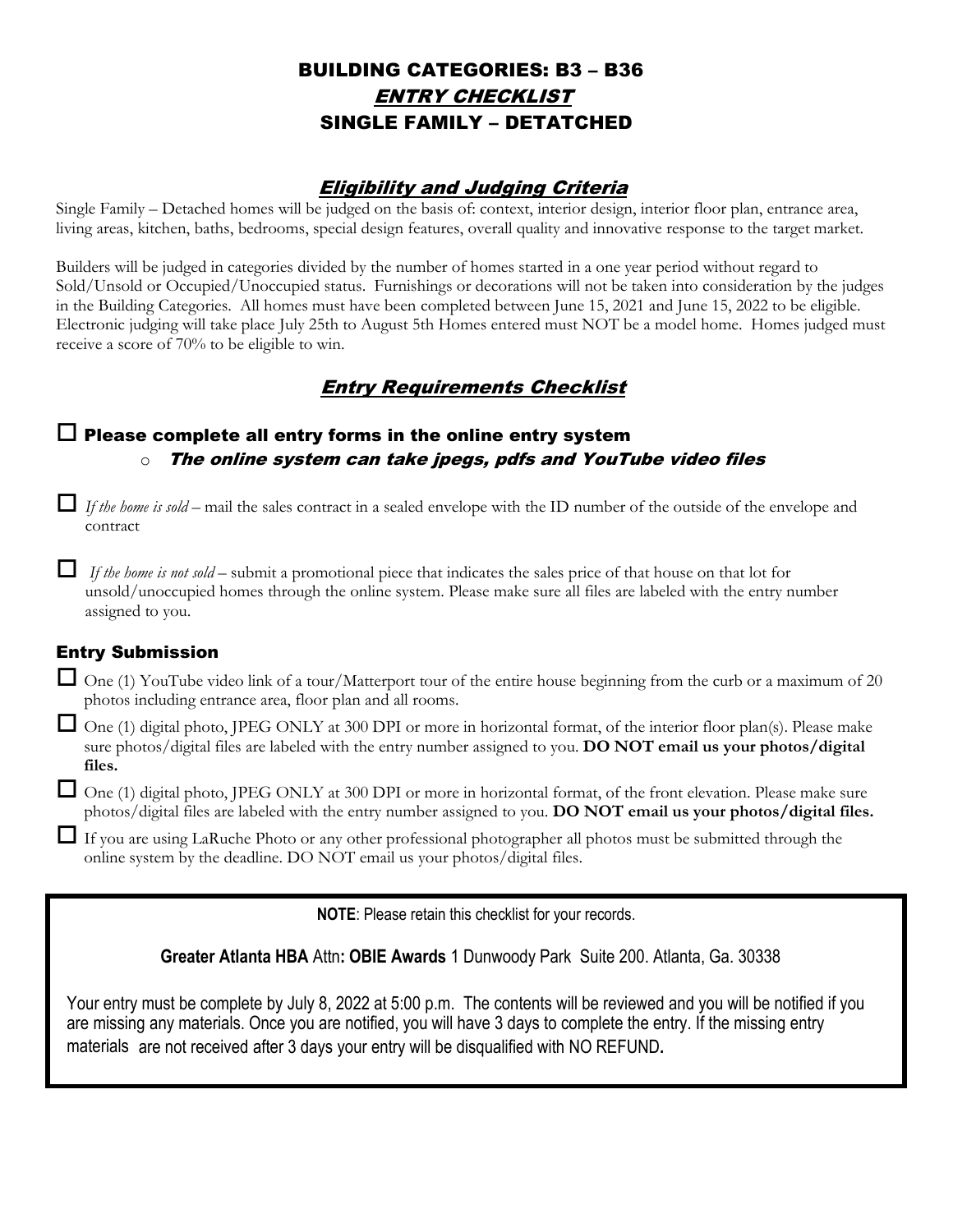## BUILDING CATEGORIES: B37 – B49 ENTRY CHECKLIST BEST BUILDING DESIGN – DETACHED & ATTACHED MODEL

### Eligibility and Judging Criteria

Building Design – Detached & Attached Models will be judged on the basis of context, exterior design, interior floor plan, entrance area, living areas, kitchen, baths, bedrooms, special design features, overall quality and innovative response to the target market. Model Home furnishings or decorations will **not** be taken into consideration by the judges in the Building Categories.

All Model Homes must have been completed between June 15, 2020 and June 15, 2021 to be eligible. Electronic judging will take place July 25th to August 5th . **Home entered must currently be used as a model.** Homes judged must receive a score of 70% to be eligible to win.

## Entry Requirements Checklist

### $\Box$  Please complete all entry forms in the online entry system  $\circ$  The online system can take jpegs and YouTube video files

 *If the home is sold* – mail the sales contract in a sealed envelope with the ID number of the outside of the envelope and contract

 *If the home is not sold* – submit a promotional piece that indicates the sales price of that house on that lot for unsold/unoccupied homes through the online system. Please make sure all files are labeled with the entry number assigned to you.

### Entry Submission

 $\Box$  One (1) YouTube video link of a tour/Matterport tour of the entire house beginning from the curb or a maximum of 20 photos including entrance area, floor plan and all rooms.

 One (1) digital photo, JPEG ONLY at 300 DPI or more in horizontal format, of the interior floor plan(s). Please make sure photos/digital files are labeled with the entry number assigned to you. **DO NOT email us your photos/digital files.** 

 One (1) digital photo, JPEG ONLY at 300 DPI or more in horizontal format, of the front elevation. Please make sure photos/digital files are labeled with the entry number assigned to you. **DO NOT email us your photos/digital files.**

 If you are using LaRuche Photo or any other professional photographer all photos must be submitted through the online system by the deadline. DO NOT email us your photos/digital files.

**NOTE**: Please retain this checklist for your records.

**Greater Atlanta HBA** Attn**: OBIE Awards** 1 Dunwoody Park, Suite 200. Atlanta, Ga. 30338

materials are not received after 3 days your entry will be disqualified with NO REFUND. Your entry must be complete by July 8th, 2022 at 5:00 p.m. The contents will be reviewed and you will be notified if you are missing any materials. Once you are notified, you will have 3 days to complete the entry. If the missing entry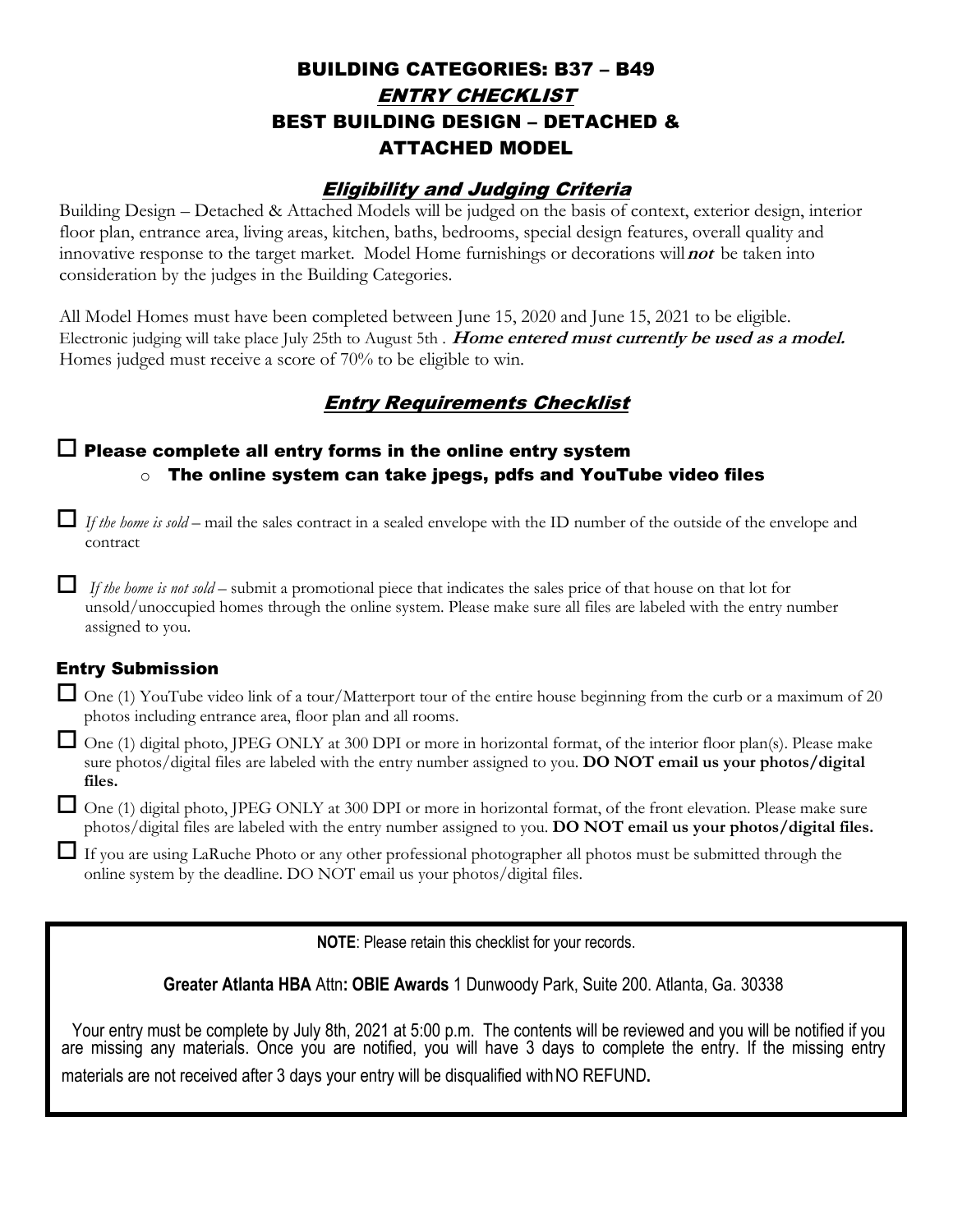## BUILDING CATEGORIES: B52 – B59 ENTRY CHECKLIST SINGLE FAMILY - ATTACHED

### Eligibility and Judging Criteria

Single Family – Attached homes will be judged on the basis of context, exterior design, interior floor plan, entrance area, living areas, kitchen, baths, bedrooms, special design features, overall quality and innovative response to the target market. Homes will be judged without regard to builder volume, Sold/Unsold or Occupied/Unoccupied status. Furnishings or decorations will not be taken into consideration by the judges in the Building Categories.

Single Family – Attached homes must have been built and marketed "for sale" and have at least one common wall. Single-Family – Attached (Conversions) definition: Product that had a previous non-ownership use whether residential, rental, office or warehouse. THIS IS NOT NEW CONSTRUCTION.

All homes must have been completed between June 15, 2021 and June 15, 2022 to be eligible. Electronic judging will take place July 25th to August 5th. Homes entered must NOT be a model home. Homes judged must receive a score of 70% to be eligible to win.

### $\Box$  Please complete all entry forms in the online entry system  $\circ$  The online system can take ipegs and YouTube video files

*If the home is sold* – mail the sales contract in a sealed envelope with the ID number of the outside of the envelope and contract

 *If the home is not sold* – submit a promotional piece that indicates the sales price of that house on that lot for unsold/unoccupied homes through the online system. Please make sure all files are labeled with the entry number assigned to you.

### Entry Submission

 $\Box$  One (1) YouTube video link of a tour/Matterport tour of the entire house beginning from the curb or a maximum of 20 photos including entrance area, floor plan and all rooms.

 One (1) digital photo, JPEG ONLY at 300 DPI or more in horizontal format, of the interior floor plan(s). Please make sure photos/digital files are labeled with the entry number assigned to you. **DO NOT email us your photos/digital files.** 

 One (1) digital photo, JPEG ONLY at 300 DPI or more in horizontal format, of the front elevation. Please make sure photos/digital files are labeled with the entry number assigned to you. **DO NOT email us your photos/digital files.**

 If you are using LaRuche Photo or any other professional photographer all photos must be submitted through the online system by the deadline. DO NOT email us your photos/digital files.

**NOTE**: Please retain this checklist for your records.

**Greater Atlanta HBA** Attn**: OBIE Awards** 1 Dunwoody Park, Suite 200. Atlanta, GA. 30338

Your entry must be complete by July 8th, 2022 at 5:00 p.m. The contents will be reviewed and you will be notified if you a re missing any materials. Once you are notified, you will have 3 days to complete the entry. If the missing entry materials

are not received after 3 days your entry will be disqualified with NO REFUND**.**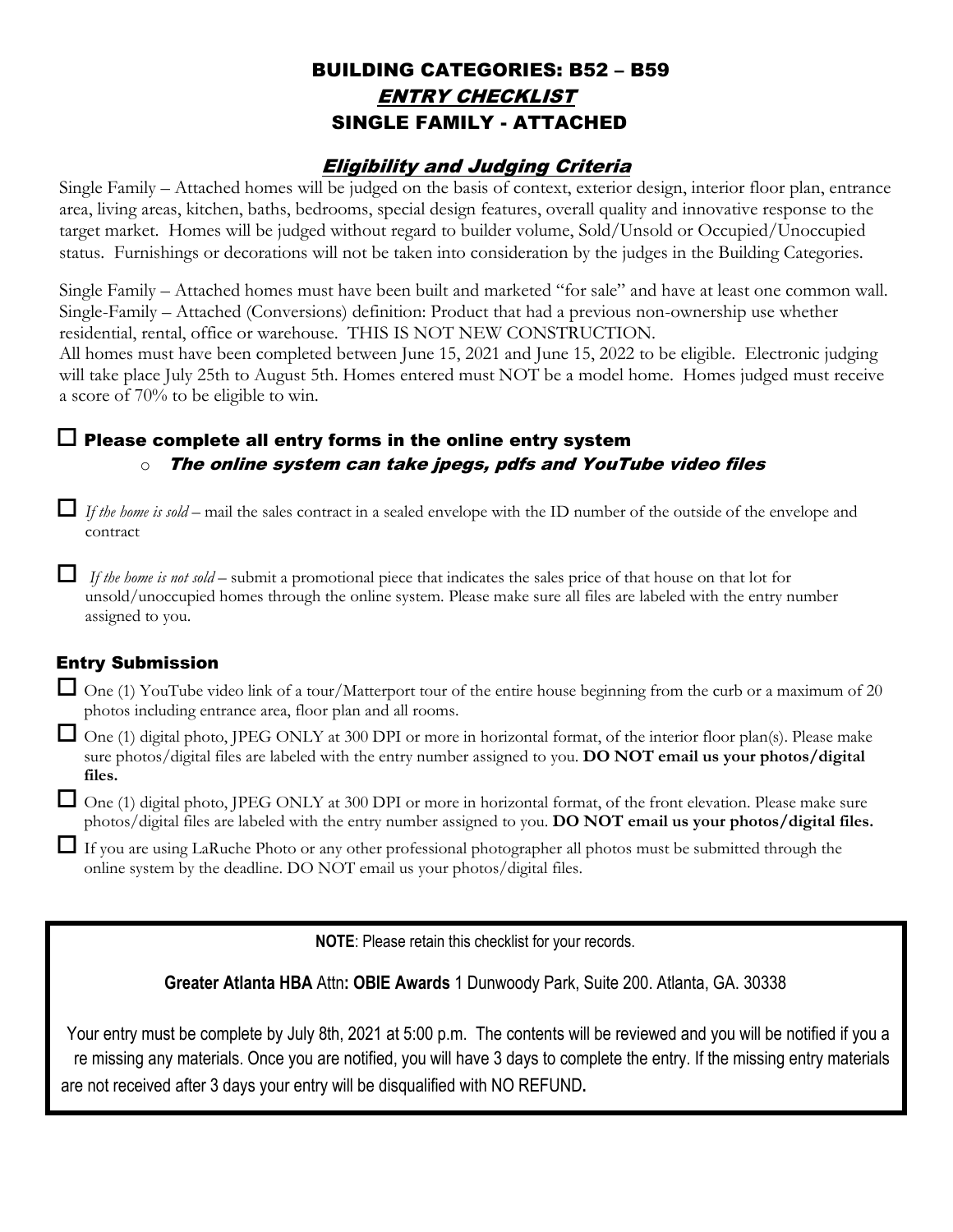## BUILDING CATEGORIES: B62 – B69 ENTRY CHECKLIST

## SINGLE FAMILY – URBAN REDEVELOPMENT/REVITALIZATION

### Eligibility and Judging Criteria

Single Family – Urban Redevelopment/Revitalization homes will be judged on the basis of: context, interior design, interior floor plan, entrance area, living areas, kitchen, baths, bedrooms, special design features, overall quality and innovative response to the target market.

Single Family – Urban Redevelopment/Revitalization homes should meet all of the following criteria to qualify for this category: a) Must be in or adjacent to existing urban development (street grid, urban or neighborhood street pattern; b) must be inside I-285; and c) Must have access to public transportation within 1/2 mile of property boundary.

Builders will be judged without regard to Sold/Unsold or Occupied/Unoccupied status. Furnishings or decorations will not be taken into consideration by the judges in the Building Categories. All homes must have been completed between June 15, 2021 and June 15, 2022 to be eligible. Electronic judging will take place July 25th to August 5th. Homes entered must NOT be a model home. Homes judged must receive a score of 70% to be eligible to win.

## $\Box$  Please complete all entry forms in the online entry system  $\circ$  The online system can take jpegs and YouTube video files

 *If the home is sold* – mail the sales contract in a sealed envelope with the ID number of the outside of the envelope and contract

 *If the home is not sold* – submit a promotional piece that indicates the sales price of that house on that lot for unsold/unoccupied homes through the online system. Please make sure all files are labeled with the entry number assigned to you.

### Entry Submission

 $\Box$  One (1) YouTube video link of a tour/Matterport tour of the entire house beginning from the curb or a maximum of 20 photos including entrance area, floor plan and all rooms.

 One (1) digital photo, JPEG ONLY at 300 DPI or more in horizontal format, of the interior floor plan(s). Please make sure photos/digital files are labeled with the entry number assigned to you. **DO NOT email us your photos/digital files.** 

 One (1) digital photo, JPEG ONLY at 300 DPI or more in horizontal format, of the front elevation. Please make sure photos/digital files are labeled with the entry number assigned to you. **DO NOT email us your photos/digital files.**

 If you are using LaRuche Photo or any other professional photographer all photos must be submitted through the online system by the deadline. DO NOT email us your photos/digital files.

**NOTE**: Please retain this checklist for your records.

**Greater Atlanta HBA** Attn**: OBIE Awards** 1 Dunwoody Park, Suite 200. Atlanta, GA. 30338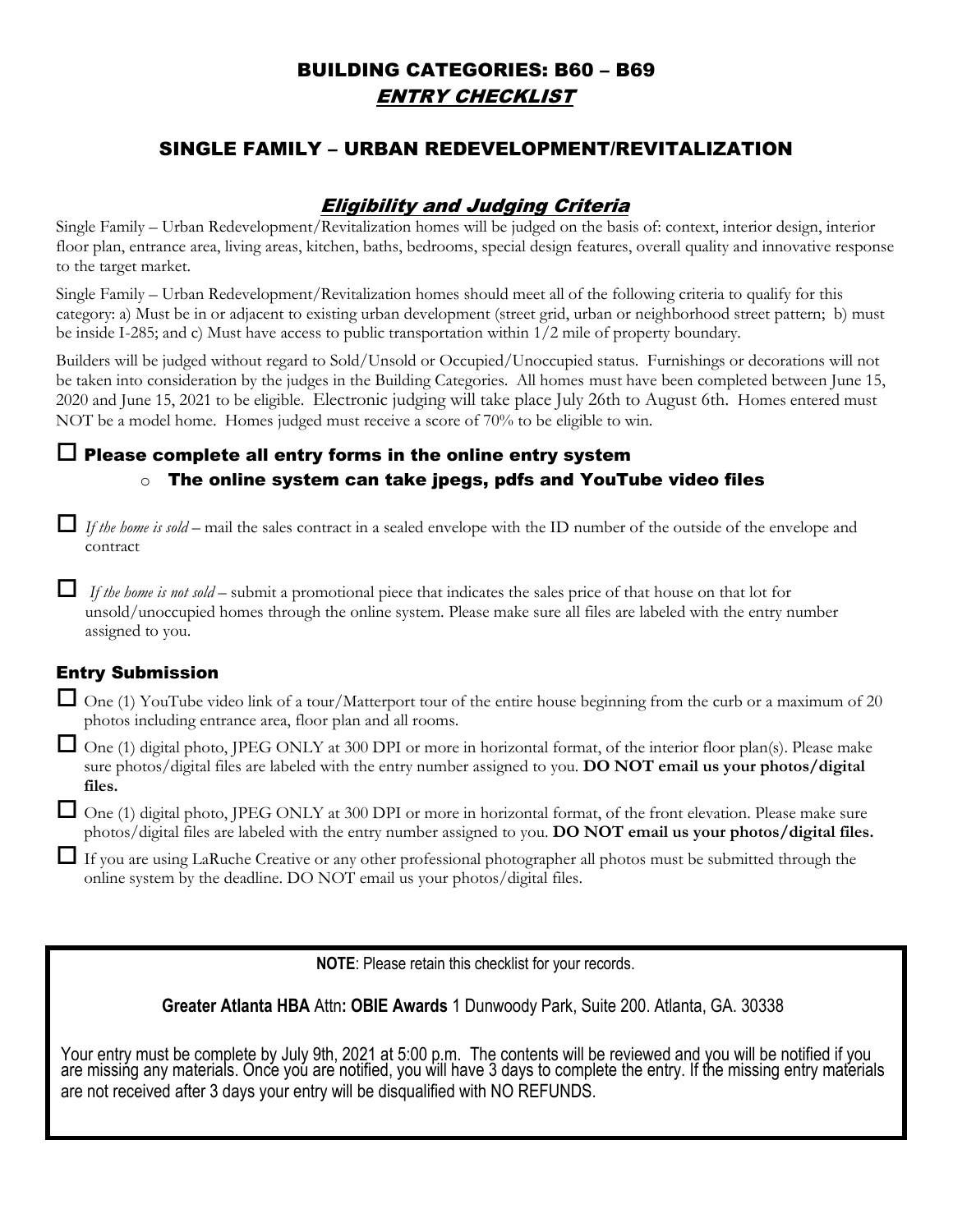## SINGLE FAMILY – ZERO LOT LINE (All Builders) B71-74

### Eligibility and Judging Criteria

Single Family – Zero Lot Line homes will be judged on the basis of: context, interior design, interior floor plan, entrance area, living areas, kitchen, baths, bedrooms, special design features, overall quality and innovative response to the target market. Single Family-Zero Lot Line will be judged without regard to builder volume, Sold/Unsold or Occupied/Unoccupied status. Furnishings or decorations will not be taken into consideration by the judges in the Building Categories.

Single Family – Zero Lot Line homes must meet two of the following criteria:

- a) project meets the definition of Zero Lot Line, which allows a smaller lot size than ordinarily required by zoning without allowing a higher overall density
- b) Project has 5-9 units per acre
- c) Project is marked as a cluster

All homes must have been completed between June 15, 2021 and June 15, 2022 to be eligible. Electronic judging will take place July 25th to August 5th. Homes entered must NOT be a model home. Homes judged must receive a score of 70% to be eligible to win.

## $\Box$  Please complete all entry forms in the online entry system

#### $\circ$  The online system can take jpegs and YouTube video files

*If the home is sold* – mail the sales contract in a sealed envelope with the ID number of the outside of the envelope and contract

 *If the home is not sold* – submit a promotional piece that indicates the sales price of that house on that lot for unsold/unoccupied homes through the online system. Please make sure all files are labeled with the entry number assigned to you.

### Entry Submission

 $\Box$  One (1) YouTube video link of a tour/Matterport tour of the entire house beginning from the curb or a maximum of 20 photos including entrance area, floor plan and all rooms.

 One (1) digital photo, JPEG ONLY at 300 DPI or more in horizontal format, of the interior floor plan(s). Please make sure photos/digital files are labeled with the entry number assigned to you. **DO NOT email us your photos/digital files.** 

 One (1) digital photo, JPEG ONLY at 300 DPI or more in horizontal format, of the front elevation. Please make sure photos/digital files are labeled with the entry number assigned to you. **DO NOT email us your photos/digital files.**

 If you are using LaRuche Photo or any other professional photographer all photos must be submitted through the online system by the deadline. DO NOT email us your photos/digital files.

**NOTE**: Please retain this checklist for your records.

**Greater Atlanta HBA** Attn**: OBIE Awards** 1 Dunwoody Park, Suite 200. Atlanta, GA. 30338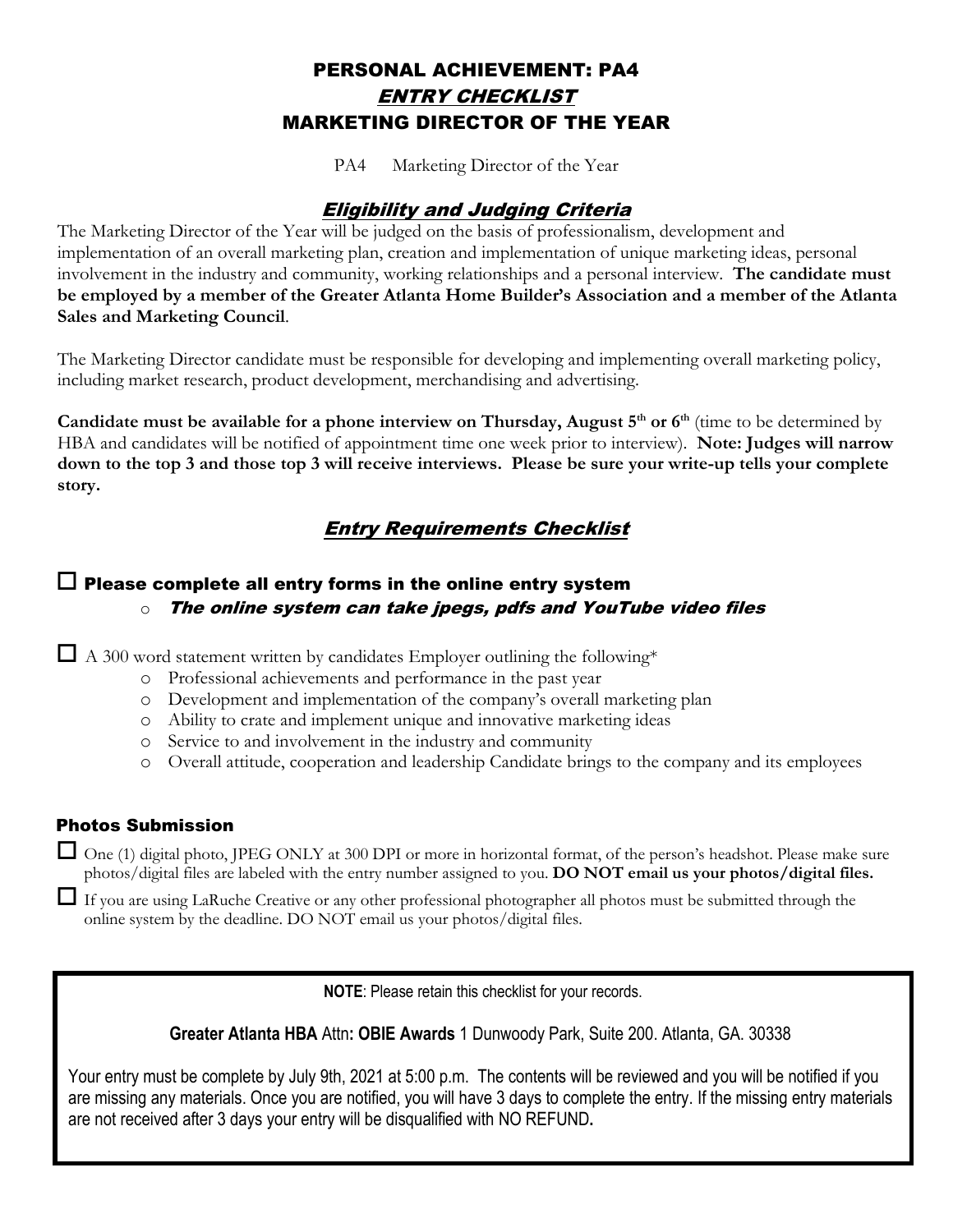## PERSONAL ACHIEVEMENT: PA5 ENTRY CHECKLIST SALES TEAM OF THE YEAR

PA5 Sales Team of the Year

### Eligibility and Judging Criteria

The Sales Team of the Year will be judged on the basis of collective sales volume, professionalism, personal involvement in the industry and community, working relationships and a personal interview. **The team must be employed by the same member of the Greater Atlanta Home Builder's Association and members of the Atlanta Sales and Marketing Council** at the time of entry and receipt of the award.

Sales Team of the Year is defined as a new home, on-site selling team consisting of two or more salespersons that sell in one community. The team must work at the same site and must share the commission in every sale reported. Candidates may not be a sales manager, marketing director, advertising manager or vice president, vice president of marketing or company president.

**Candidate must be available for a phone interview on Thursday, August th or th** (time to be determined by HBA and candidates will be notified of appointment time one week prior to interview). Phone interviews will be conducted with at least 50% of the sales team with a minimum of 2 persons. **Note: Judges will narrow down to the top 3 teams and those top 3 teams will receive interviews. Please be sure your write-up tells your complete story.**

## Entry Requirements Checklist

### $\Box$  Please complete all entry forms in the online entry system  $\circ$  The online system can take jpegs and YouTube video files

 $\Box$  300 word statement written by candidates' Employer outlining the following:\*

- o Contributions to achieve company goals of selling and closing new homes
- o Professional techniques and innovating ideas used in selling new homes
- o Service to and involvement in the industry and community
- o Candidates sales performance, in dollar volume, number of units sold and sales percentage of sellable inventory
- o Product profile, conditions and circumstances under which sales were made
- o Overall attitude, cooperation and leadership Candidate brings to the company and fellow salespeople
- o Gross sales, net sales and cancellations

#### Photos Submission

 One (1) digital photo, JPEG ONLY at 300 DPI or more in horizontal format, of each person's headshot or group photo. Please make sure photos/digital files are labeled with the entry number assigned to you. **DO NOT email us your photos/digital files.**

 If you are using LaRuche Photo or any other professional photographer all photos must be submitted through the online system by the deadline. DO NOT email us your photos/digital files.

**NOTE**: Please retain this checklist for your records.

**Greater Atlanta HBA** Attn**: OBIE Awards** 1 Dunwoody Park, Suite 200. Atlanta, GA. 30338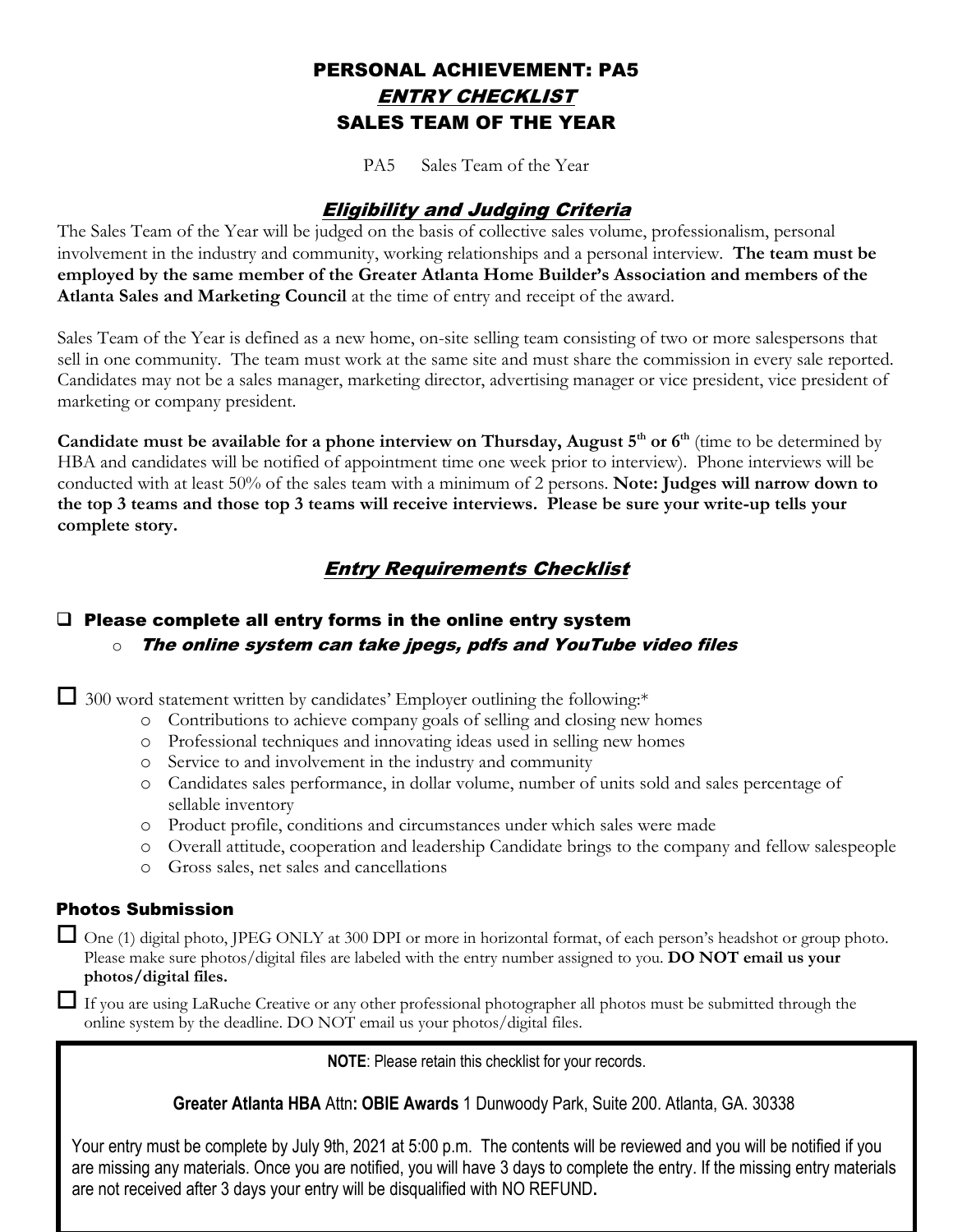## PERSONAL ACHIEVEMENT: PA6 ENTRY CHECKLIST ONLINE SPECIALIST OF THE YEAR

PA6 Online Specialist of the Year

### Eligibility and Judging Criteria

The Online Specialist of the Year will be judged on the basis of online sales generated, schedule and kept appointments, creative follow-up strategies, professionalism, personal involvement in the industry and community, working relationships and a personal interview. **The candidate must be employed by a member of the Greater Atlanta Home Builder's Association and a member of the Atlanta Sales and Marketing Council**.

Online specialist shall be defined as an individual whose primary function and responsibility must be providing customer service and generating sales by responding to online leads utilizing effective and timely responses and follow-up strategies. Candidate may not be a sales manager, on-site sales agent, marketing director, advertising manager, vice president of marketing or company president.

**Candidate must be available for a phone interview on Thursday, August 4 th or 5 th (**time to be determined by HBA and candidates will be notified of appointment time one week prior to interview). **Note: Judges will narrow down to the top 3 and those top 3 will receive interviews. Please be sure your write-up tells your complete story.** 

## Entry Requirements Checklist

### □ Please complete all entry forms in the online entry system  $\circ$  The online system can take ipegs and YouTube video files

 $\Box$  A 300 word statement written by candidates Employer outlining the following:\*

- o Ability to maintain online sales percentages or sales volume
- o Contributions to achieve company goals for scheduled and kept appointments
- o Professional techniques and innovative ideas used in online sales
- o Customer service
- o Service to and involvement in the industry and community
- o Product profile, conditions and circumstances under which sales were generated
- o Overall attitude, cooperation and leadership Candidate brings to the company and fellow salespeople

#### Photos Submission

 One (1) digital photo, JPEG ONLY at 300 DPI or more in horizontal format, of the person's headshot. Please make sure you are using LaRuche Photo or any other professional photographer all photos must be submitted through the online photos/digital files are labeled with the entry number assigned to you. **DO NOT email us your photos/digital files.** If system by the deadline. DO NOT email us your photos/digital files.

**NOTE**: Please retain this checklist for your records.

**Greater Atlanta HBA** Attn**: OBIE Awards** 1 Dunwoody Park, Suite 200. Atlanta, GA. 30338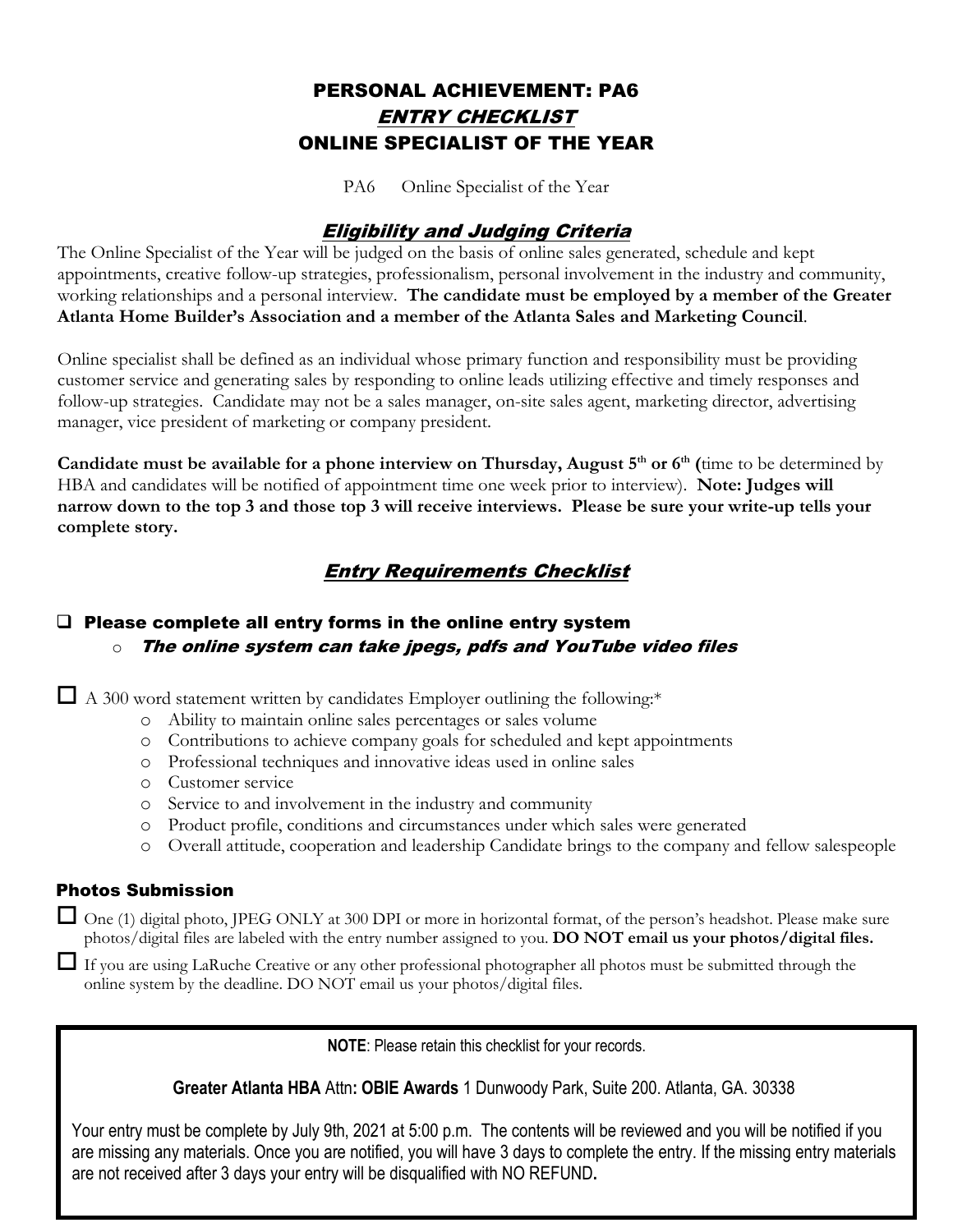## PERSONAL ACHIEVEMENT: PA7 and PA9 ENTRY CHECKLIST Mortgage Professional OF THE YEAR- PA7 Attorney Professional OF THE YEAR- PA9

## Eligibility and Judging Criteria

The Mortgage Professional & Attorney Professional of the Year will be judged on the basis of volume and units, schedule and kept appointments, creative follow-up strategies, professionalism, personal involvement in the industry and community, working relationships and a personal interview. **The candidate must be employed by a member of the Greater Atlanta Home Builder's Association and a member of the Atlanta Sales and Marketing Council**.

**Candidate must be available for a phone interview on Thursday, August 4 th or 5 th (**time to be determined by HBA and candidates will be notified of appointment time one week prior to interview). **Note: Judges will narrow down to the top 3 and those top 3 will receive interviews. Please be sure your write-up tells your complete story.**

## Entry Requirements Checklist

### $\Box$  Please complete all entry forms in the online entry system  $\circ$  The online system can take jpegs and YouTube video files

 $\Box$  A 300 word statement written by candidates Employer outlining the following:\*

- o Ability to maintain online sales percentages or sales volume
- o Contributions to achieve company goals for scheduled and kept appointments
- o Professional techniques and innovative ideas used in online sales
- o Customer service
- o Service to and involvement in the industry and community
- o Product profile, conditions and circumstances under which sales were generated
- o Overall attitude, cooperation and leadership Candidate brings to the company and fellow salespeople

#### Photos Submission

 One (1) digital photo, JPEG ONLY at 300 DPI or more in horizontal format, of the person's headshot. Please make sure you are using LaRuche Photo or any other professional photographer all photos must be submitted through the online photos/digital files are labeled with the entry number assigned to you. **DO NOT email us your photos/digital files.** If system by the deadline. DO NOT email us your photos/digital files.

**NOTE**: Please retain this checklist for your records.

**Greater Atlanta HBA** Attn**: OBIE Awards** 1 Dunwoody Park, Suite 200. Atlanta, GA. 30338

are missing any materials. Once you are notified, you will have 3 days to complete the entry. If the missing entry materials are not received after 3 days your entry will be disqualified with NO REFUND**.** Your entry must be complete by July 9th, 2021 at 5:00 p.m. The contents will be reviewed and you will be notified if you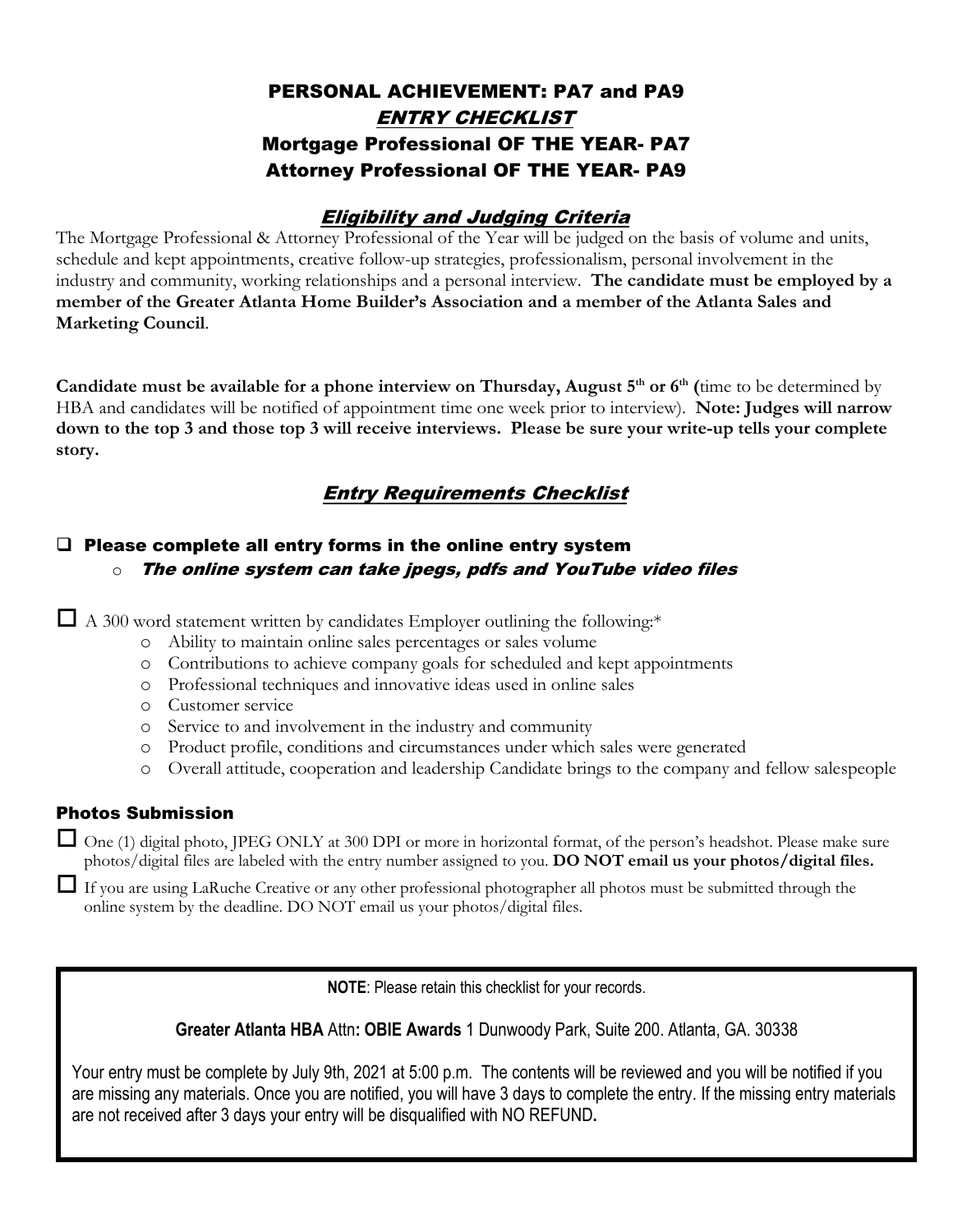## PERSONAL ACHIEVEMENT: PA8 ENTRY CHECKLIST Remodeler OF THE YEAR

## Eligibility and Judging Criteria

The Remodeler of the Year will be judged on the basis of remodeling strategies, professionalism, personal involvement in the industry and community, working relationships and a personal interview. **The candidate must be employed by a member of the Greater Atlanta Home Builder's Association and a member of the Remodelers Council**.

**Candidate must be available for a phone interview on August 5th or 6 th (**time to be determined by HBA and candidates will be notified of appointment time one week prior to interview). **Note: Judges will narrow down to the top 3 and those top 3 will receive interviews. Please be sure your write-up tells your complete story.**

## Entry Requirements Checklist

### $\Box$  Please complete all entry forms in the online entry system

#### $\circ$  The online system can take jpegs, pdfs and YouTube video files

 $\Box$  Submit online a 300 word statement written by candidates Employer outlining the following:\*

- o Professional techniques and Unique problems solved on a project/Remodeling strategies
- o Contributions to achieve client and company goals
- o Personal involvement in the industry, Atlanta HBA, Remodelers Council and community
- o Overall attitude, cooperation and leadership
- o Working relationships

#### Photos Submission

 Submit (1) digital photo of the candidate JPEG ONLY at 300 DPI (No more than 10 MB) in horizontal format, to the online system. Please label the photo with the entry number assigned to you. **DO NOT email us your photos/digital files.**

 If you are using LaRuche Creative or any other professional photographer all photos must be submitted through the online system by the deadline. **DO NOT email us your photos/digital files**

**NOTE**: Please retain this checklist for your records.

**Greater Atlanta HBA** Attn**: OBIE Awards** 1 Dunwoody Park, Suite 200. Atlanta, GA. 30338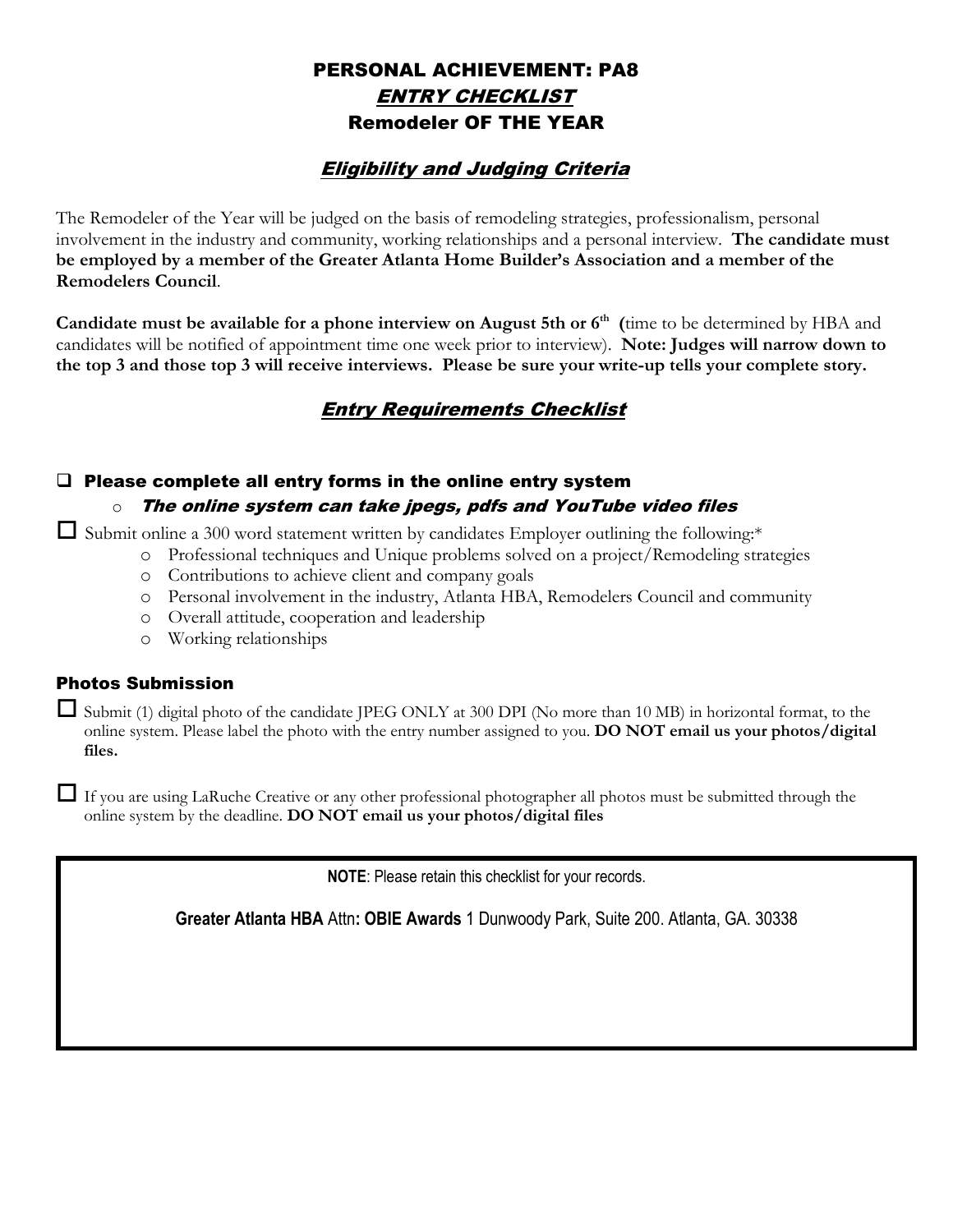# REMODELING CATEGORIES: R1-R8, R13&14, R17 ENTRY CHECKLIST Remodeling

Eligibility and Judging Criteria

Remodeling projects will be judged on the basis of creativity, aesthetics and market value, functional value of changes, cost effectiveness, special design features and how well stated objectives were met.

Remodeling projects involve changing the appearance and style of an existing residential structure, inside or out, by removing or covering over original details and substituting new materials and forms. All projects must have been completed between June 15, 2020 and June 15, 2021. Electronic judging will take place July  $26^{\text{th}}$  – August  $6^{\text{th}}$ .

- ❑ **The Basement Remodel category** includes but is not limited to alterations to a basement space of a residential building to create a functionable space, i.e. work out room, media room, game room, etc.
- ❑ **The Specialty Room Category** includes but is not limited to the most effective application of theatre/movie room, game rooms, gun safe rooms, workout rooms, offices, laundry rooms etc. The space can be remodel of an existing room, an addition or an attic conversion

### $\Box$  Please complete all entry forms in the online entry system  $\circ$  The online system can take jpegs, pdfs and YouTube video files

- **For WHOLE HOUSE RENOVATION Categories (R6-R8)** You will have the option to upload one (1) YouTube video link of a tour/Matterport tour of the final renovations once complete.
- Submit the Original floor plan through the online system. Please make sure all files are labeled with the entry number assigned to you.

 Submit the Revised floor plan through the online system. Please make sure all files are labeled with the entry number assigned to you.

Itemized bid through the online system. Please make sure the all files are labeled with the entry number assigned to you.

### Photos Submission

Submit Five (5) digital photos before renovation took place JPEG ONLY at 300 DPI (No more than 10 MB) in horizontal format to the online system. Please label the photo with the entry number assigned to you. **DO NOT email us your photos/digital files.**

Submit Five (5) digital photos after the renovation took place JPEG ONLY at 300 DPI (No more than 10 MB) in horizontal format to the online system. Please label the photo with the entry number assigned to you. **DO NOT email us your photos/digital files.**

Submit One digital image that shows the most significant feature of the renovation, JPEG ONLY at 300 DPI (No more than 10 MB) in horizontal format to the online system. Please label the photo with your entry number assigned to you and Most Significant Feature

#### Additional Notes

 $\Box$  It's best that the "before" shots must show the identical views/features as the "after shots". If "before" photos are not available, describe details of structure including sketches or design plans.

**NOTE**: Please retain this checklist for your records.

**Greater Atlanta HBA** Attn**: OBIE Awards** 1 Dunwoody Park, Suite 200. Atlanta, GA. 30338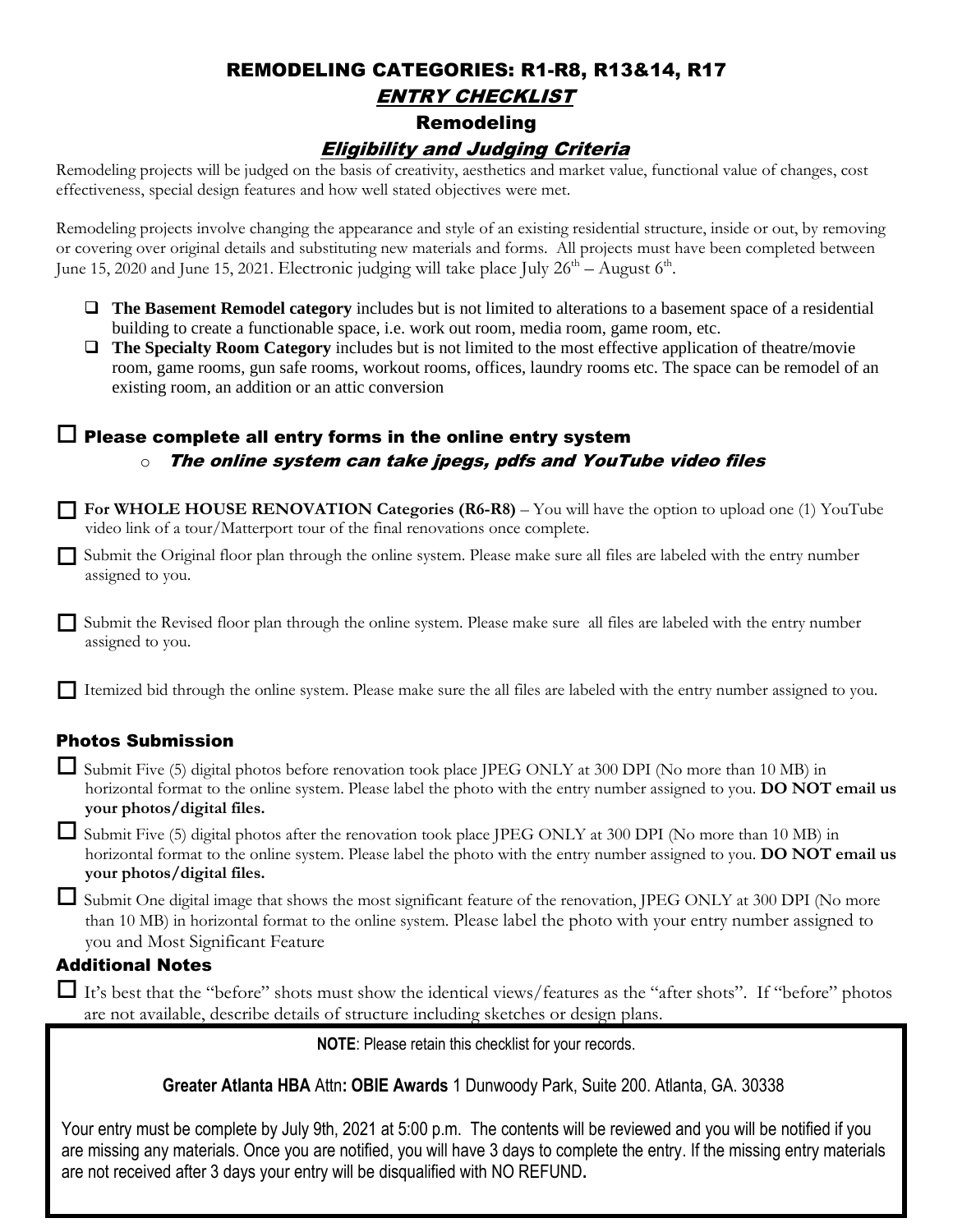### REMODELING CATEGORIES: R9 & R15

## ENTRY CHECKLIST Remodeling Categories

### Eligibility and Judging Criteria

Remodeling projects will be judged on the basis of creativity, aesthetics and market value, functional value of changes, cost effectiveness, special design features and how well stated objectives were met.

Remodeling projects involve changing the appearance and style of an existing residential structure, inside or out, by removing or covering over original details and substituting new materials and forms. All projects must have been completed between June 15, 2020 and June 15, 2021. Electronic judging will take place July 26th – August 6th.

**Residential Exterior categories** include but not limited to alterations to the exterior of a residential building such as porticos, porches, decks, glass or screen enclosures, windows , dormers, and exterior resurfacings such as siding, stucco, etc. which enhances with overall appearance of the exterior. **The project cannot have added heated livable space to the home.** 

**The Outdoor Living Area** category includes porches, decks, outdoor kitchens, hard scapes, pools or any combination that creates a beautiful and practical outdoor living environment

### Entry Requirements Checklist

### $\Box$  Please complete all entry forms in the online entry system  $\circ$  The online system can take jpegs, pdfs and YouTube video files

- Submit the Original floor plan through the online system. Please make sure all files are labeled with the entry number assigned to you.
- $\Box$  Submit the Revised floor plan through online system. Please make sure all files are labeled with the entry number assigned to you.

Itemized bid through the online system. Please make all files are labeled with the entry number assigned to you.

#### Photos Submission

 Submit Five (5) digital photos before renovation took place JPEG ONLY at 300 DPI (No more than 10 MB) in horizontal format to the online system. Please label the photo with the entry number assigned to you. **DO NOT email us your photos/digital files.**

 Submit Five (5) digital photos after the renovation took place JPEG ONLY at 300 DPI (No more than 10 MB) in horizontal format to the online system. Please label the photo with the entry number assigned to you. **DO NOT email us your photos/digital files.**

 Submit One digital image that shows the most significant feature of the renovation, JPEG ONLY at 300 DPI (No more than 10 MB) in horizontal format to the online system. Please label the photo with your entry number assigned to you and Most Significant Feature

 If you are using LaRuche Creative or any other professional photographer all photos must be submitted through the online system by the deadline. **DO NOT email us your photos/digital files**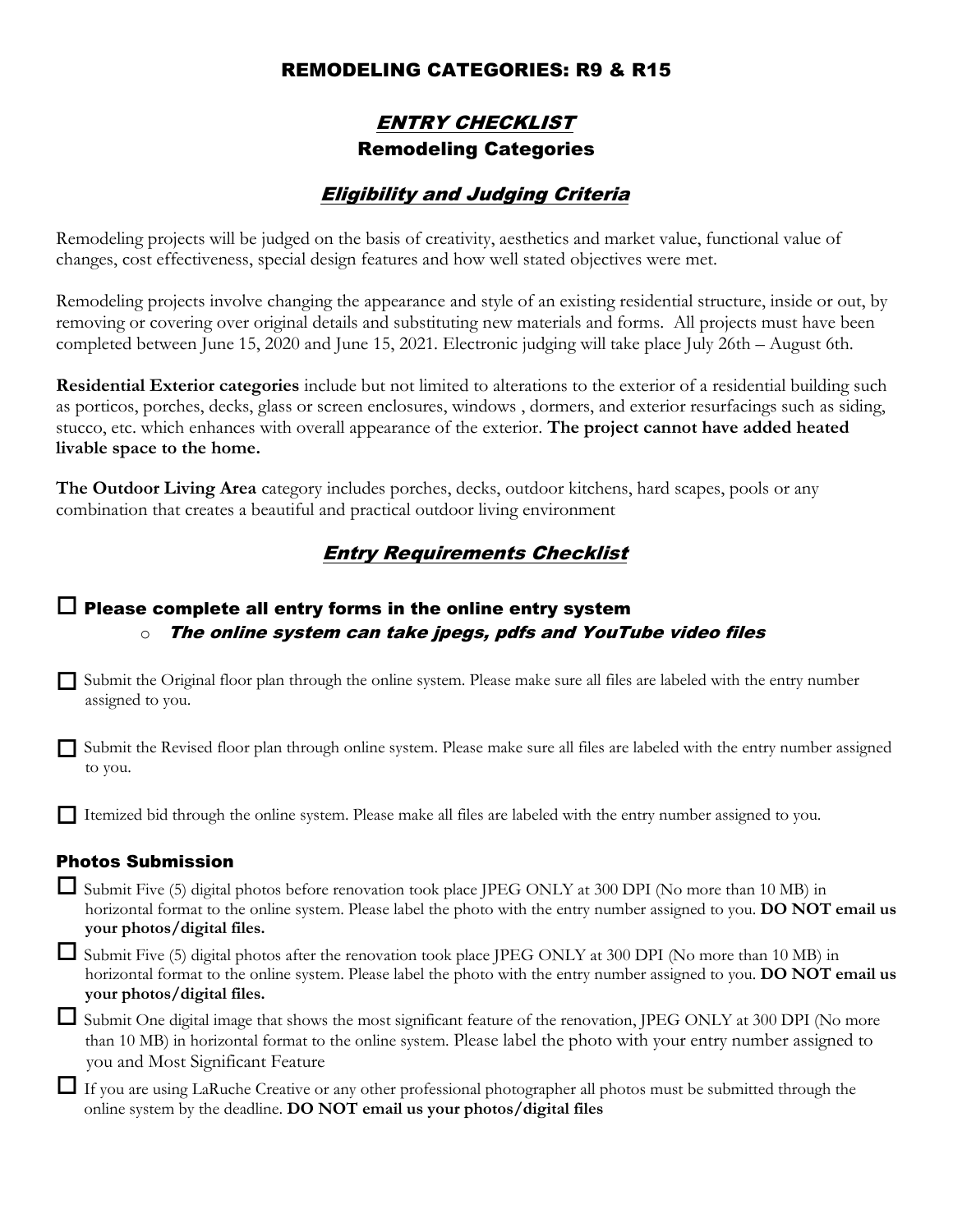## SPECIAL CATEGORY: SC1 ENTRY CHECKLIST COMMUNITY SERVICE

SC1 Community Service

## Eligibility and Judging Criteria

Community Service projects will be judged on the basis of concept, objectives, originality of design to meet objectives, special features, problems solved, implementation, benefit to community and overall success of project.

The Best Community Service project, a charitable endeavor, is one that was built or implemented for the purpose of benefiting the community. It demonstrates that the builder/developer is concerned and involved in enriching the lives of others and is interested in giving something back to the community.

All projects must have been completed between June 15, 2020 and June 15, 2021 to be eligible.

Electronic judging will take place July 26th – August 6th.

### $\Box$  Please complete all entry forms in the online entry system  $\circ$  The online system can take jpegs, pdfs and YouTube video files

#### Photos Submission

 $\Box$  Submit any photos that support the project digital photo, JPEG ONLY at 300 DPI (No more than 10 MB) in horizontal format, to the online system. Please label the photo with the entry number assigned to you. **DO NOT email us your photos/digital files.**

 Submit One (1) digital photo, JPEG ONLY at 300 DPI (No more than 10 MB) in horizontal format, showing the most significant part of the service project.

 If you are using LaRuche Creative or any other professional photographer all photos must be submitted through the online system by the deadline. **DO NOT email us your photos/digital files**.

#### Additional Documents

 Any additional documents that support the project (flyers, press releases, floorplans etc.) through the online system. Please make sure all files are labeled with the entry number assigned to you.

**NOTE**: Please retain this checklist for your records.

**Greater Atlanta HBA** Attn**: OBIE Awards** 1 Dunwoody Park, Suite 200. Atlanta, GA. 30338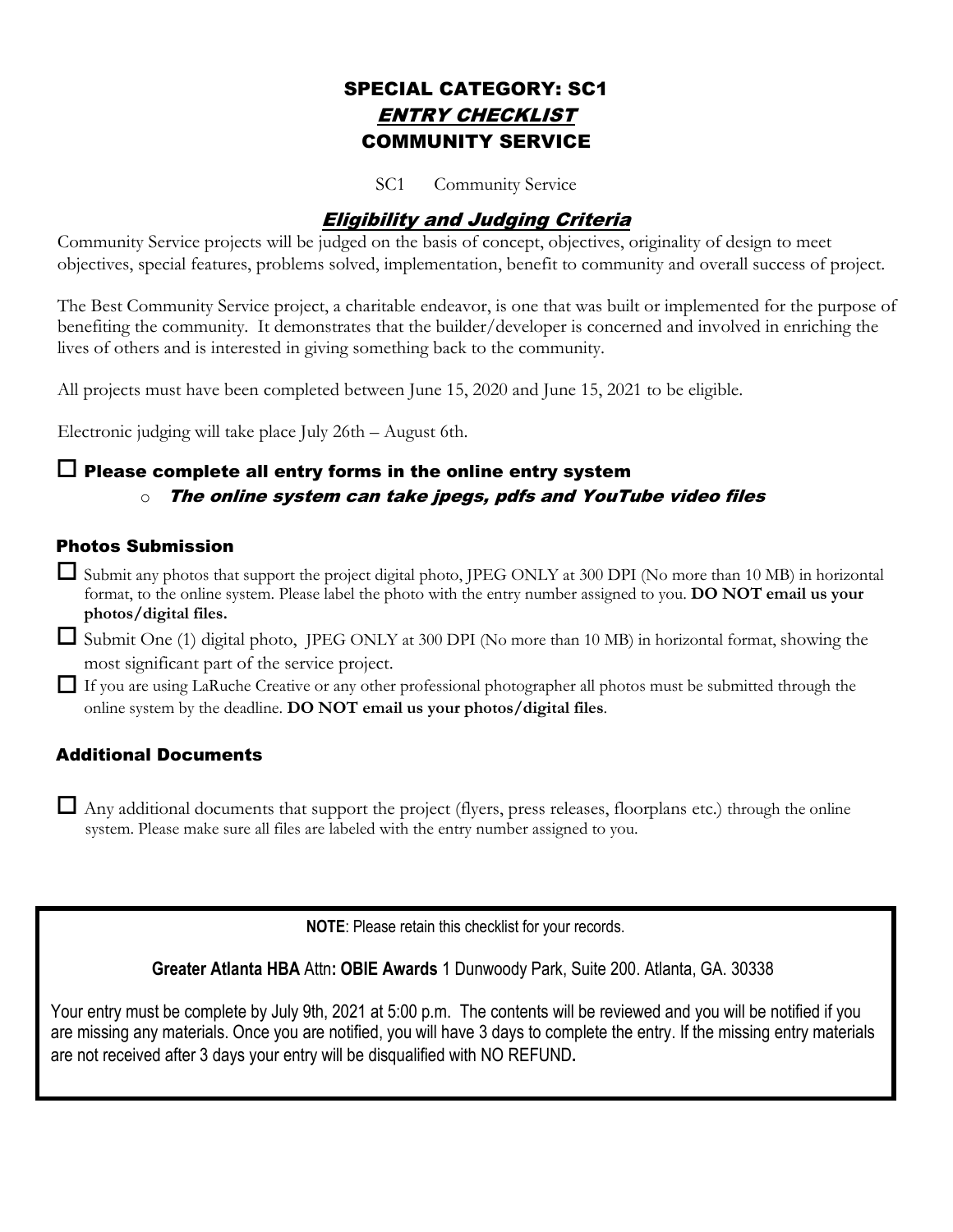## SPECIAL CATEGORIES: SC2 – SC4 ENTRY CHECKLIST Landscape Design

| SC <sub>2</sub> | Landscape Design – Community                |
|-----------------|---------------------------------------------|
| SC <sub>3</sub> | Landscape Design - Master Planned Community |
| SC4             | Landscape Design – Condominium Complex      |

## Eligibility and Judging Criteria

Landscape Design will be judged on the basis of curb appeal, overall look and setting, creativity and use of materials, use of contours and natural areas and use of color.

A Community is defined as having less than 300 homes in the overall plan. A Master Planned Community is defined with amenities, a mix of product and price ranges and more than 300 homes in overall plan (may include commercial). A Condominium Complex is defined as a multiple-unit attached housing complex where a buyer owns his individual unit, plus a share of the ground underneath.

Electronic judging will take place July 26th – August 6th.

## **Entry Requirements Checklist**

#### $\Box$  Please complete all entry forms in the online entry system  $\circ$  The online system can take jpegs, pdfs and YouTube video files

#### Entry Submission

 One (1) YouTube video link of a tour/Matterport tour of the entire landscape design, beginning from the curb or a maximum of 20 photos showing all features of the landscape design.

 Submit (1) digital photo, JPEG ONLY at 300 DPI (No more than 10 MB) in horizontal format, of the front elevation to the online system. Please label the photo with the entry number assigned to you. **DO NOT email us your photos/digital files.** 

 If you are using LaRuche Creative or any other professional photographer all photos must be submitted through the online system by the deadline. DO NOT email us your photos/digital files.

**NOTE**: Please retain this checklist for your records.

**Greater Atlanta HBA** Attn**: OBIE Awards** 1 Dunwoody Park, Suite 200. Atlanta, GA. 30338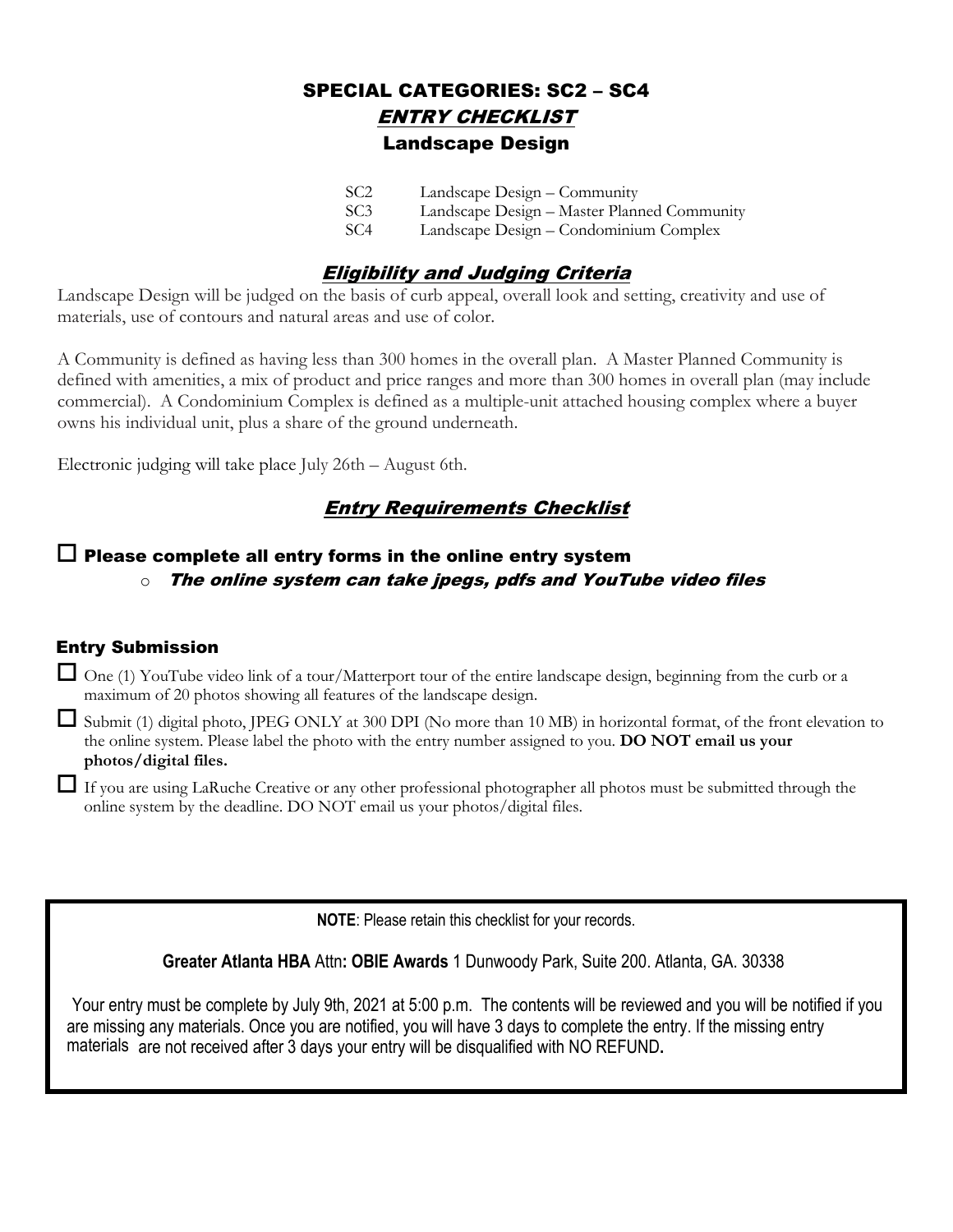## SPECIAL CATEGORY: SC5 – SC6 ENTRY CHECKLIST AMENITY PACKAGE

SC5 Amenity Package 499 units/total build out and under

SC6 Amenity Package 500+ units/total build out

## Eligibility and Judging Criteria

Amenity Packages will be judged on the basis of concept, theme, recreational facilities, special features, design and architecture, overall professional appeal and implementation as related to the intended use. Judges will also consider traffic generated and sales.

Amenity Packages include clubhouses, recreational facilities or special features developed for a given residential project. The project should be submitted by a builder or developer and actively marketed for sale.

Electronic judging will take place July 26th – August 6th.

## Entry Requirements Checklist

#### $\Box$  Please complete all entry forms in the online entry system  $\circ$  The online system can take ipegs, pdfs and YouTube video files

#### Photos Submission

 One (1) YouTube video link of a tour/Matterport tour of the entire community beginning from the entrance or a maximum of 20 photos showcasing the entire package and all its features.

 Submit (1) digital photo, JPEG ONLY at 300 DPI (No more than 10 MB) in horizontal format, showing the most significant features (i.e., tennis courts, swimming pool, golf course, etc) of the Amenity Package through the online system. Please label the photo with the entry number assigned to you. **DO NOT email us your photos/digital files.** 

 If you are using LaRuche Creative or any other professional photographer all photos must be submitted through the online system by the deadline. DO NOT email us your photos/digital files.

#### Additional Documents

Send the Amenity layout site plan -  $8\frac{1}{2}$ " x 11 through the online system. Please make sure all files are labeled with the entry number assigned to you.

**NOTE**: Please retain this checklist for your records.

**Greater Atlanta HBA** Attn**: OBIE Awards** 1 Dunwoody Park, Suite 200. Atlanta, GA. 30338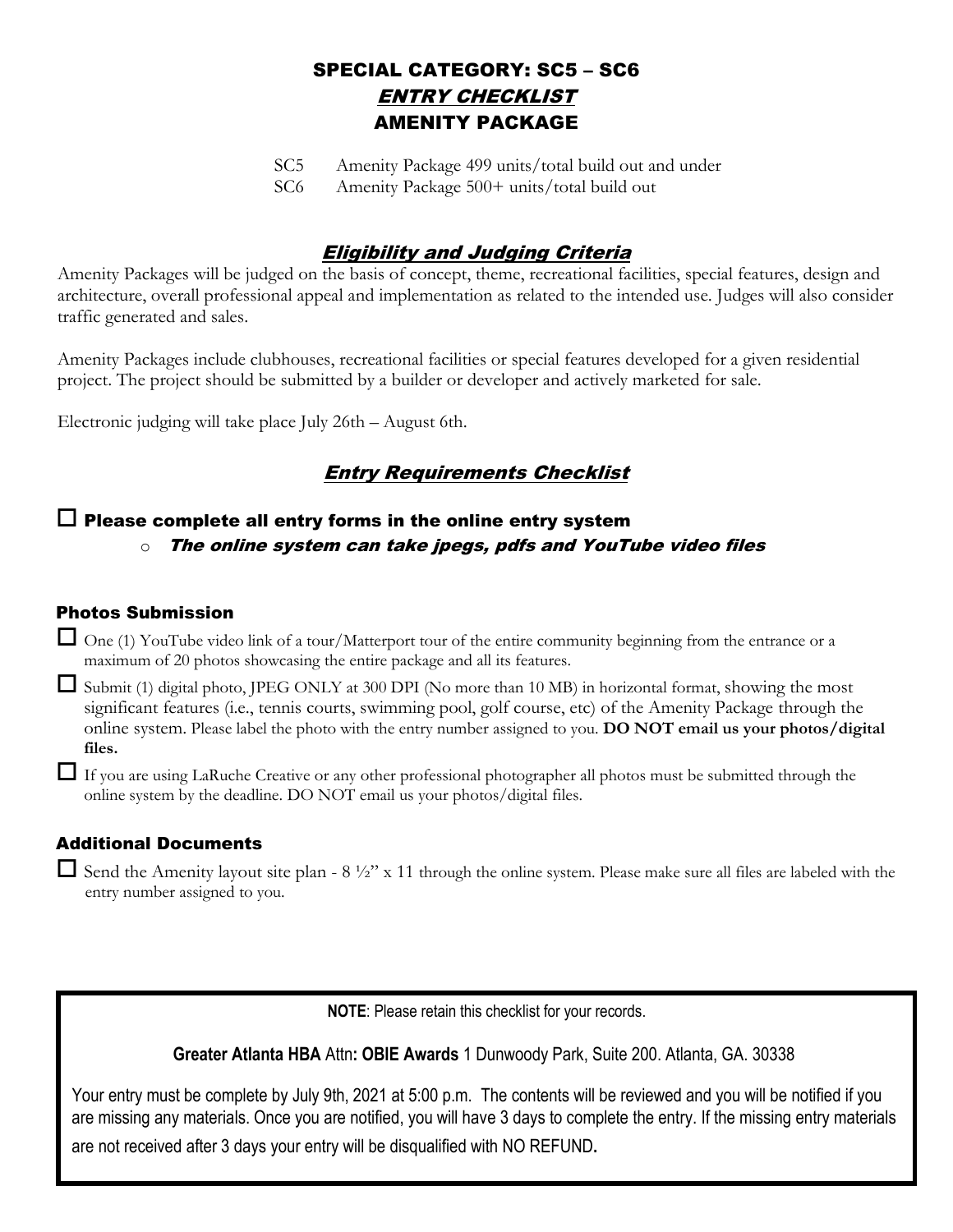## SPECIAL CATEGORY: CY1 – CY6 ENTRY CHECKLIST COMMUNITY OF THE YEAR

| CY1             | Community of the Year - Attached         |
|-----------------|------------------------------------------|
|                 |                                          |
| CY2             | Community of the Year - Detached         |
| CY3             | Community of the Year - Mixed Use        |
| CY4             | Community of the Year - Master Plan      |
| CY5             | Community of the Year - 55+ Housing      |
| CY <sub>6</sub> | Community of the Year - 20 units or less |
|                 |                                          |

## Eligibility and Judging Criteria

Community of the Year will be judged on the basis of overall objectives met, overall community appeal, overall design and integration of product mix, overall signage and theme. The judges will take into consideration the developer's ability to maximize aesthetic values and the use of the land, i.e., accentuating positive features and overcoming negative elements. Judges will also consider traffic generated and sales.

The project should be submitted by a builder or developer and actively marketed for sale. The project may be submitted for judging in any year during which the project is active.

Electronic judging will take place July 26th – August 6th.

### Entry Requirements Checklist

#### $\Box$  Please complete all entry forms in the online entry system  $\circ$  The online system can take jpegs, pdfs and YouTube video files

#### Entry Submission

 One (1) YouTube video link of a tour/Matterport tour of the entire community beginning from the entrance or a maximum of 20 photos showcasing the community's features, signage and theme.

Submit (1) digital photo, JPEG ONLY at 300 DPI (No more than 10 MB) in horizontal format, showing the most significant features (i.e., tennis courts, swimming pool, golf course, etc) of the Community through the online system. Please label the photo with the entry number assigned to you. **DO NOT email us your photos/digital files.**

 $\Box$  Submit the Final Land Plan and Amenity layout site plan - 8 ½" x 11. Please make sure the all files are labeled with the entry number assigned to you.

 If you are using LaRuche Creative or any other professional photographer all photos must be submitted through the online system by the deadline. DO NOT email us your photos/digital files.

**NOTE**: Please retain this checklist for your records.

**Greater Atlanta HBA** Attn**: OBIE Awards** 1 Dunwoody Park, Suite 200. Atlanta, GA. 30338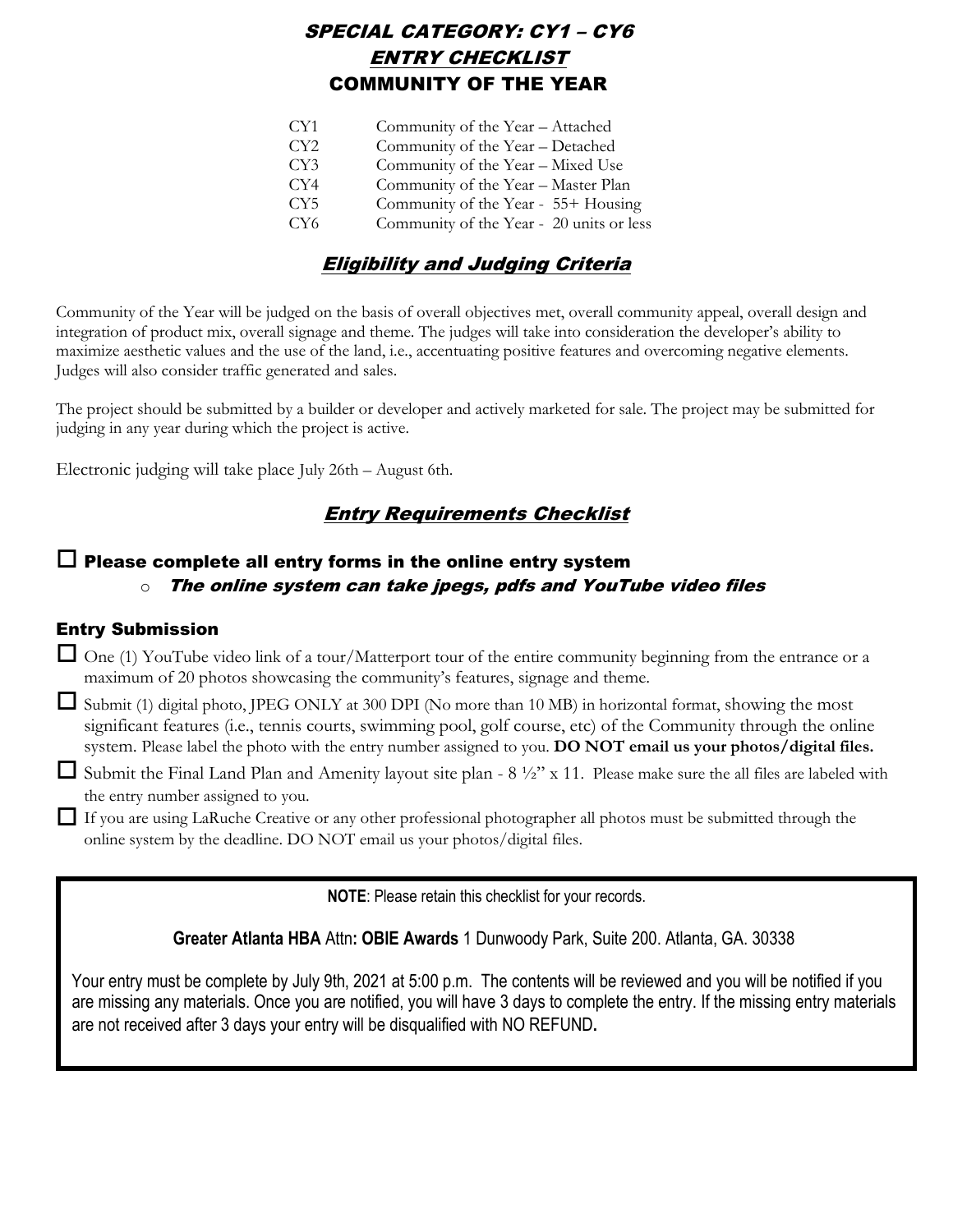## MARKETING CATEGORIES: M2 – M19 ENTRY CHECKLIST BEST INTERIOR MERCHANDISING & SALES CENTERS

## Eligibility and Judging Criteria

Best Interior Merchandising – Detached and Attached Models will be judged on the basis of overall design, aesthetics, approach to the target market, use of interior space of color/texture/materials/furniture/accessories, special features and overall professional appeal. Judges will also consider traffic generated and sales.

Best Sales Centers will be judged on the basis of function of layout as it relates to sales presentation, ability to visually convey information, marketing theme, communication of builder, product and community image, effectiveness toward target market(s) and use of merchandising to reach target market. Judges will also consider traffic generated and sales.

All Models & Sales Centers must have been completed between June 15, 2020 and June 15, 2021 to be eligible.

Electronic judging will take place July 26th – August 6th.

### $\Box$  Please complete all entry forms in the online entry system  $\circ$  The online system can take jpegs, pdfs and YouTube video files

#### Photos Submission

 One (1) YouTube video link of a tour/Matterport tour of the entire house/sales center beginning from the front entrance OR a maximum of 20 photos showcasing each room and special features.

Submit (1) digital photo, JPEG ONLY at 300 DPI (No more than 10 MB) in horizontal format, of the most significant feature. Please label the photo with the entry number assigned to you. **DO NOT email us your photos/digital files.**

 If you are using LaRuche Creative or any other professional photographer all photos must be submitted through the online system by the deadline. DO NOT email us your photos/digital files.

**NOTE**: Please retain this checklist for your records.

**Greater Atlanta HBA** Attn**: OBIE Awards** 1 Dunwoody Park, Suite 200. Atlanta, GA. 30338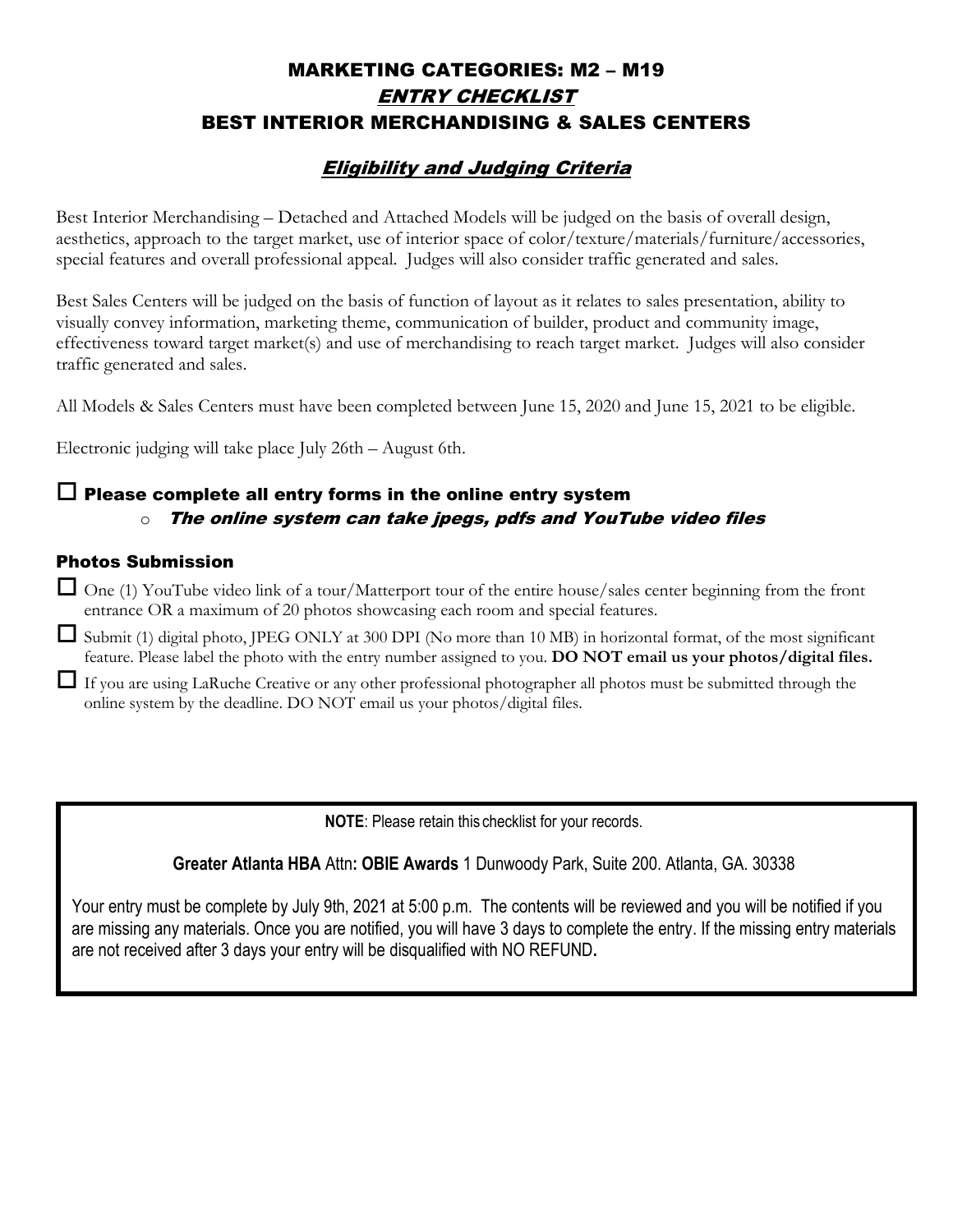## MARKETING CATEGORIES: M21 – M22 ENTRY CHECKLIST BEST PRINT COMMUNICATIONS

### Eligibility and Judging Criteria

Best magazine and newspaper categories will be judged on the basis of concept, copy, layout, appropriate use of graphics, special features, unique problems solved and overall professional appeal. Judges will also consider traffic generated and sales.

All advertisements must have been completed and run between June 15, 2020 and June 15, 2021 to be eligible.

## Entry Requirements Checklist

### $\Box$  Please complete all entry forms in the online entry system  $\circ$  The online system can take jpegs, pdfs and YouTube video files

#### Photos Submission

 $\Box$  Submit (1) digital photo, JPEG ONLY at 300 DPI (No more than 10 MB) in horizontal format, of the advertisement. Please label the photo with the entry number assigned to you. **DO NOT email us your photos/digital files.**

 If you are using LaRuche Creative or any other professional photographer all photos must be submitted through the online system by the deadline. DO NOT email us your photos/digital files.

**NOTE**: Please retain this checklist for your records.

**Greater Atlanta HBA** Attn**: OBIE Awards** 1 Dunwoody Park, Suite 200. Atlanta, GA. 30338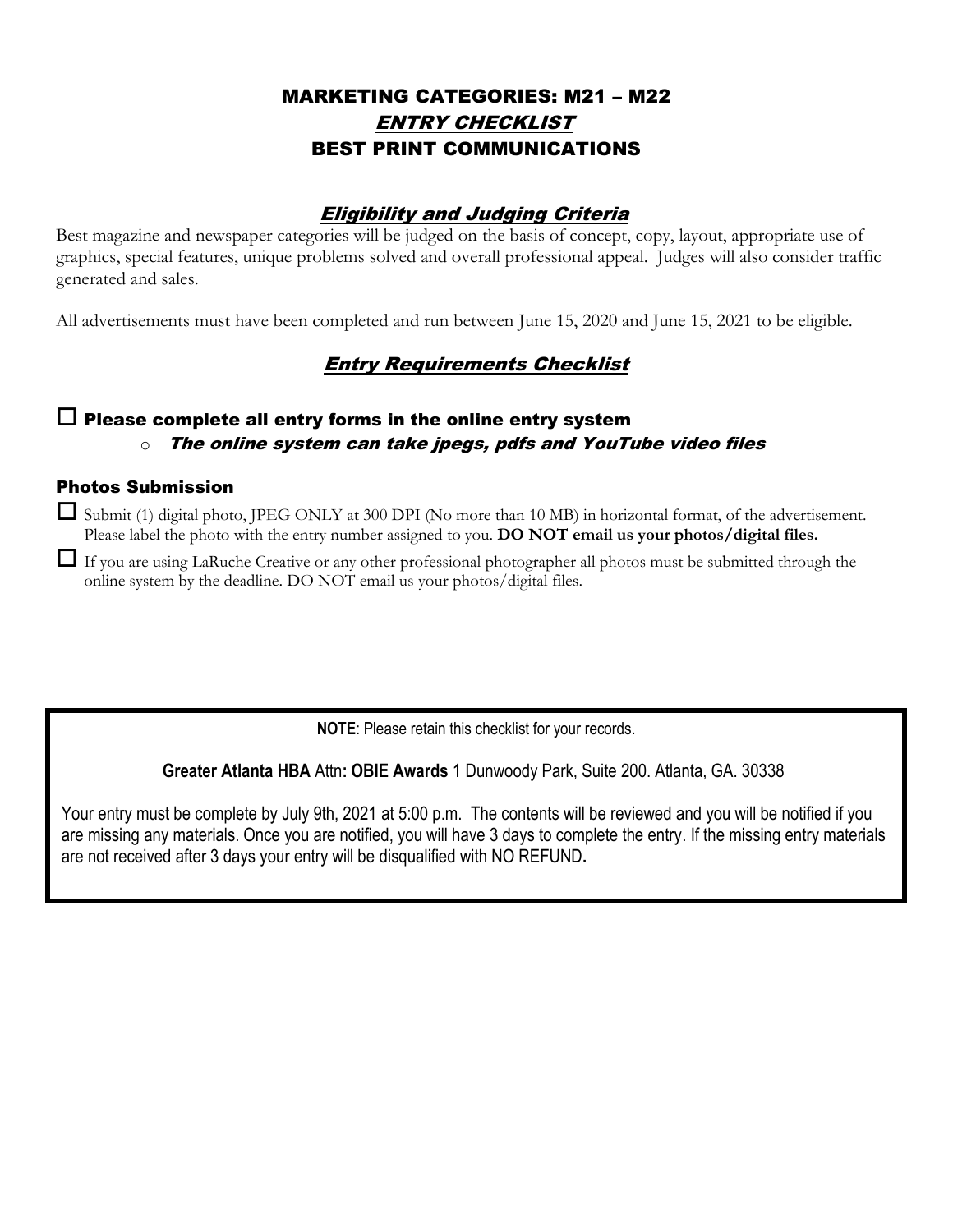## MARKETING CATEGORIES: M23, M25-M26 Best Print Communication & Brochure

## ENTRY CHECKLIST

## Eligibility and Judging Criteria

Best New Homes Publication will be judged on the basis of objective, concept, copy, overall design (layout) photography/illustration, distribution/circulation and results in marketplace. A New Homes Publication is defined as a new homes oriented publication published at least quarterly.

Best Brochure will be judged on the basis of objectives, concept, copy, layout, use of graphics, special features, unique problems solved, overall professional appeal and implementation. Judges will also consider traffic generated and sales.

"Corporate" relates to brochures that identify and promote the company, whether a builder, developer or associate member. "Community" refers to a brochure promoting the community only.

All publications must have been completed and used between June 15, 2020 and June 15, 2021 to be eligible.

## Entry Requirements Checklist

### $\Box$  Please complete all entry forms in the online entry system

#### $\circ$  The online system can take jpegs, pdfs and YouTube video files

#### Photos Submission

 $\Box$  Submit (1) digital photo, JPEG ONLY at 300 DPI (No more than 10 MB) in horizontal format, of the best shot of the brochure through the online entry system. Please label the photo with the entry number assigned to you. **DO NOT email us your photos/digital files.**

 $\Box$  If you are using LaRuche Creative or any other professional photographer all photos must be submitted through the online system by the deadline. DO NOT email us your photos/digital files.

#### Additional Requirements

NOTE: *For a new homes publication, you may submit two different issues or publications. Total number of submissions not to exceed four.*

**NOTE**: Please retain this checklist for your records.

**Greater Atlanta HBA** Attn**: OBIE Awards** 1 Dunwoody Park, Suite 200. Atlanta, GA. 30338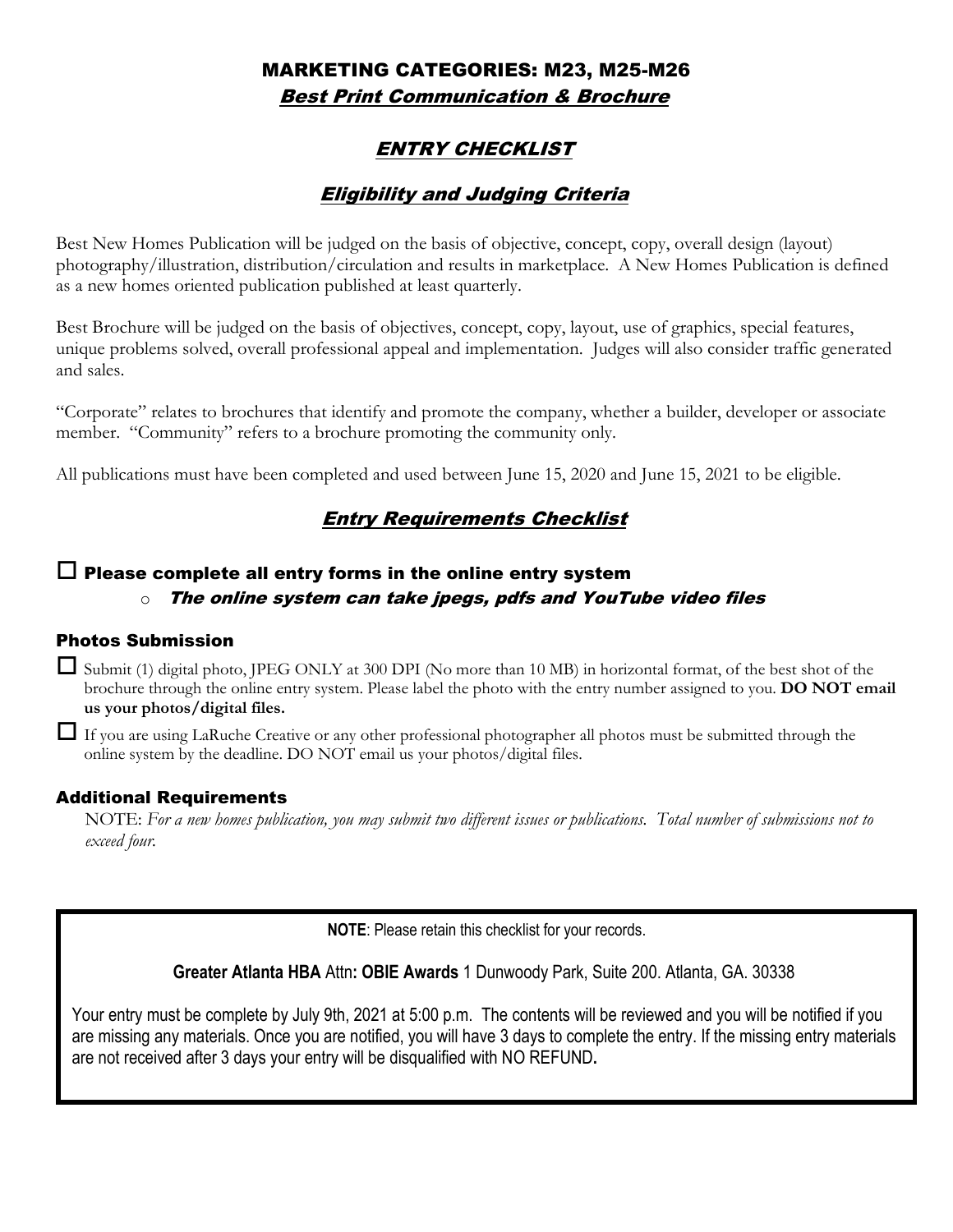### MARKETING CATEGORIES: M27 – M29

## ENTRY CHECKLIST BEST LOGO

## Eligibility and Judging Criteria

Best Logo will be judged on the basis of concept, creativity, design, use of graphics, effective promotion of community/company, visual impact and readability and overall professional appeal.

"Corporate" relates to logos that identify the company, whether a builder, developer or associate member. "Community" refers to a logo that is symbolic for the community only. *\*Enter into the category that fits the company name that would go on the OBIE award if won for this category\** 

All logos must have been completed and run between June 15, 2020 and June 15, 2021 to be eligible.

## Entry Requirements Checklist

### $\Box$  Please complete all entry forms in the online entry system  $\circ$  The online system can take jpegs, pdfs and YouTube video files

#### Photos Submission

 $\Box$  Submit three (3) digital photos, JPEG ONLY at 300 DPI (No more than 10 MB) in horizontal format, of best usages of the logo (on brochure, ad or alone) through the online entry system. Please label the photo with the entry number assigned to you. **DO NOT email us your photos/digital files.**

 If you are using LaRuche Creative or any other professional photographer all photos must be submitted through the online system by the deadline. DO NOT email us your photos/digital files.

**NOTE**: Please retain this checklist for your records.

**Greater Atlanta HBA** Attn**: OBIE Awards** 1 Dunwoody Park, Suite 200. Atlanta, GA. 30338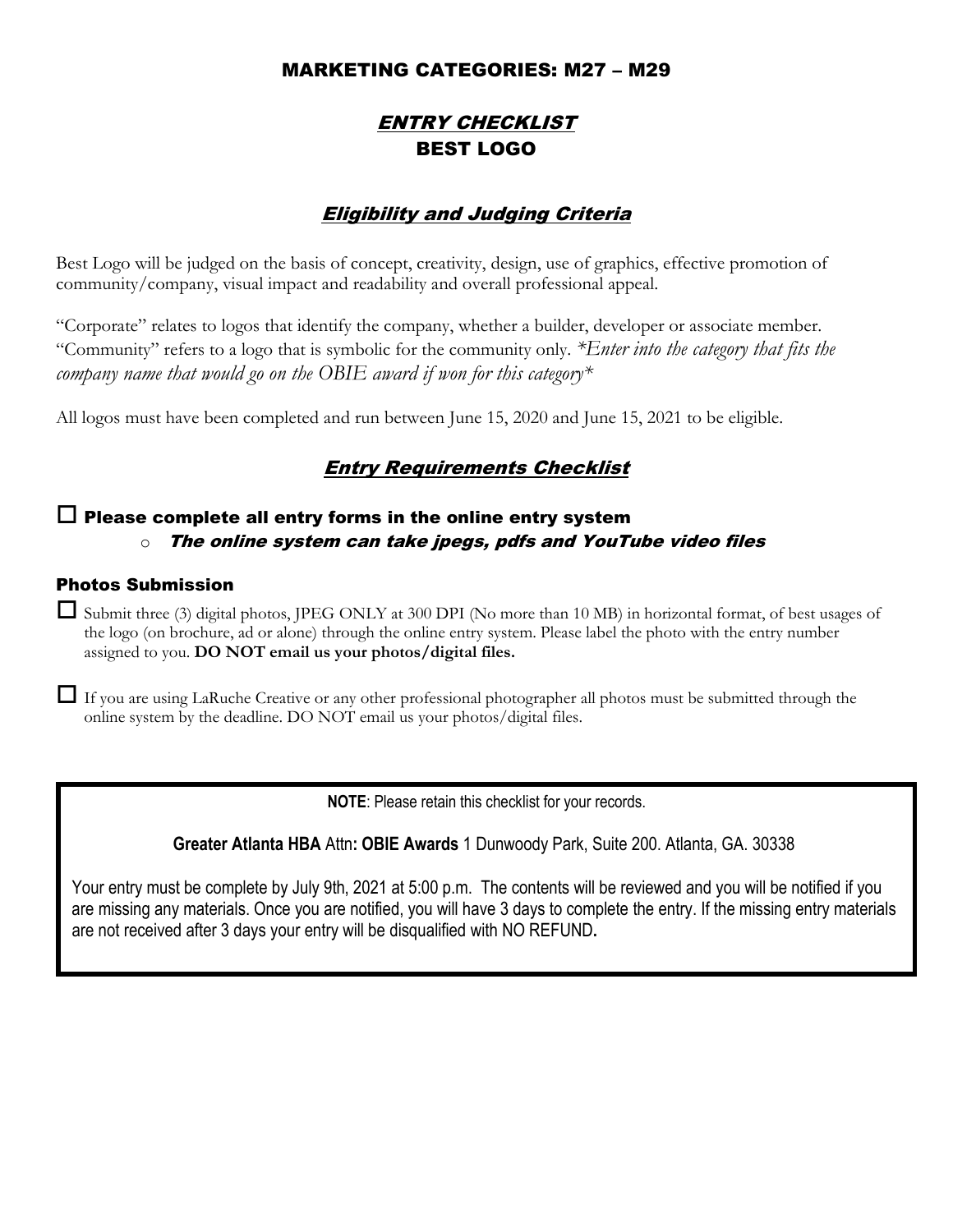## MARKETING CATEGORIES: M31 – M32 ENTRY CHECKLIST BEST TV/VIDEO

### Eligibility and Judging Criteria

Best TV and Video promotions will be judged on the basis of concept, copy, quality of production, unique problems solved, overall implementation as it relates to the product and the target market and overall professional appeal. Judges will also consider traffic generated and sales.

A Video promotion may include online video sharing, podcasts or any other video promotion, not including TV advertisements.

All Video spots must have been completed and aired between June 15, 2020 and June 15, 2021 to be eligible.

## Entry Requirements Checklist

### □ Please complete all entry forms in the online entry system  $\circ$  The online system can take jpegs, pdfs and YouTube video files

#### Additional Requirements

 $\Box$  TV: TV Ad spot (Windows Media Player compatible)\*

- **Video**: video advertisement YouTube link where it can be found online (NOTE: if a submitted link is not live when the judges view the project, it will be disqualified) $*$
- Submit the above via online system. Please make sure all files are labeled with the entry number assigned to you.

#### Photo Submission

 $\Box$  Submit (1) digital photo, JPEG ONLY at 300 DPI (No more than 10 MB) in horizontal format, of the video screenshot or company logo. Please label the photo with the entry number assigned to you. **DO NOT email us your photos/digital files.**

**NOTE**: Please retain this checklist for your records.

**Greater Atlanta HBA** Attn**: OBIE Awards** 1 Dunwoody Park, Suite 200. Atlanta, GA. 30338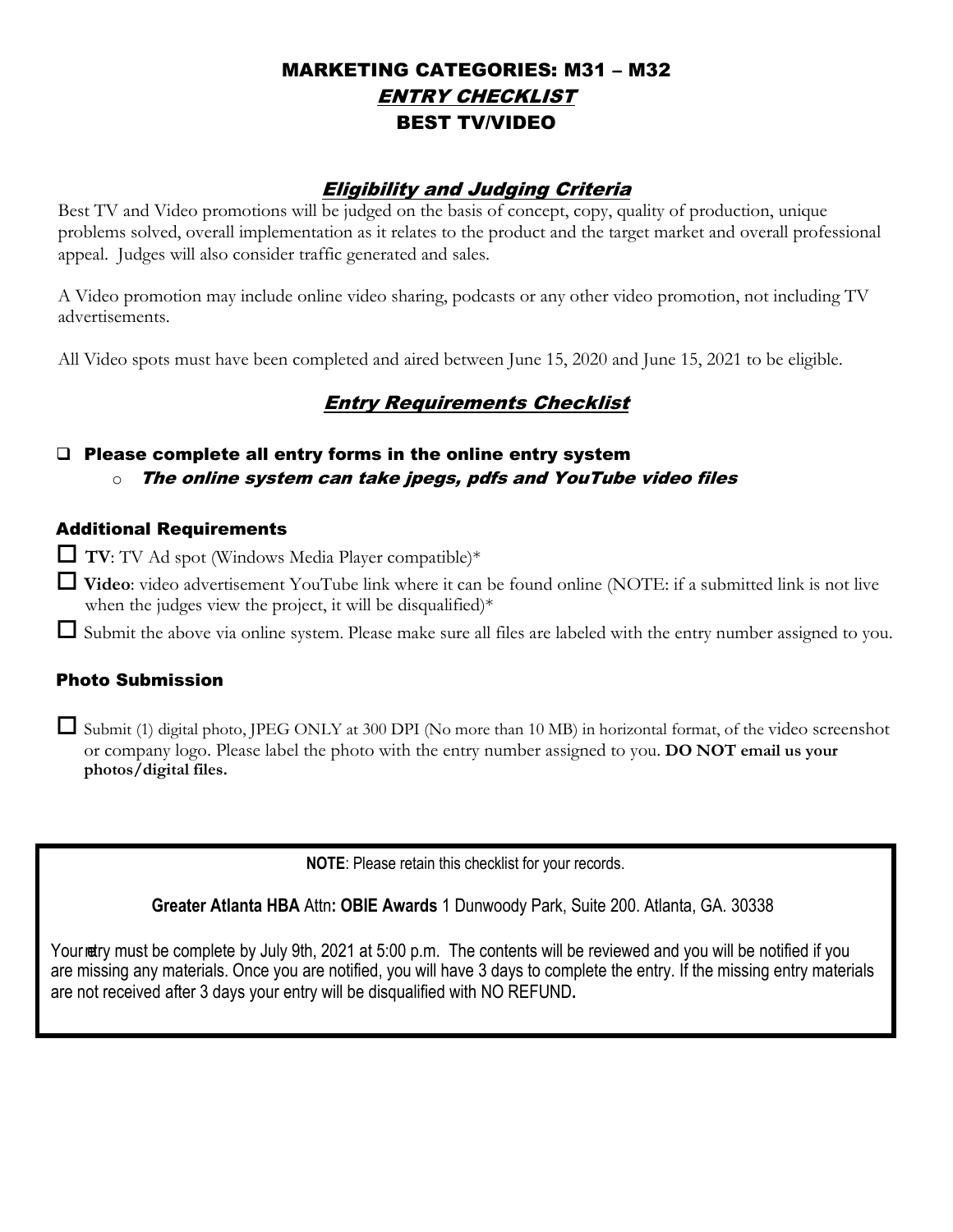## MARKETING CATEGORIES: M33 – M34 Best Billboard/Flyer/Mailer

## ENTRY CHECKLIST

### Eligibility and Judging Criteria

Best Billboard will be judged on the basis of concept, copy, quality of production, unique problems solved, overall implementation as it relates to the product and the target market and overall professional appeal. Judges will also consider traffic generated and sales.

Best Flyer/Mailer refers to one piece flyers or mailers, printed on one or two sides with any amount of color. Examples would be flyers sent to Realtors through Flyer Express.

Best Flyer/Mailer will be judged on the basis of objectives, concept, copy, layout, use of graphics, special features, unique problems solved, overall professional appeal and implementation. Judges will also consider traffic generated and sales.

All advertisements must have been completed and installed between June 15, 2020 and June 15, 2021 to be eligible.

## Entry Requirements Checklist

#### $\Box$  Please complete all entry forms in the online entry system  $\circ$  The online system can take jpegs, pdfs and YouTube video files

#### Photos Submission

 $\Box$  Submit (1) digital photo, JPEG ONLY at 300 DPI (No more than 10 MB) in horizontal format, of the installed billboard or flyer/mailer through the online entry system. Please label the photo with the entry number assigned to you. **DO NOT email us your photos/digital files.**

 If you are using LaRuche Creative or any other professional photographer all photos must be submitted through the online system by the deadline. DO NOT email us your photos/digital files.

**NOTE**: Please retain this checklist for your records.

**Greater Atlanta HBA** Attn**: OBIE Awards** 1 Dunwoody Park, Suite 200. Atlanta, GA. 30338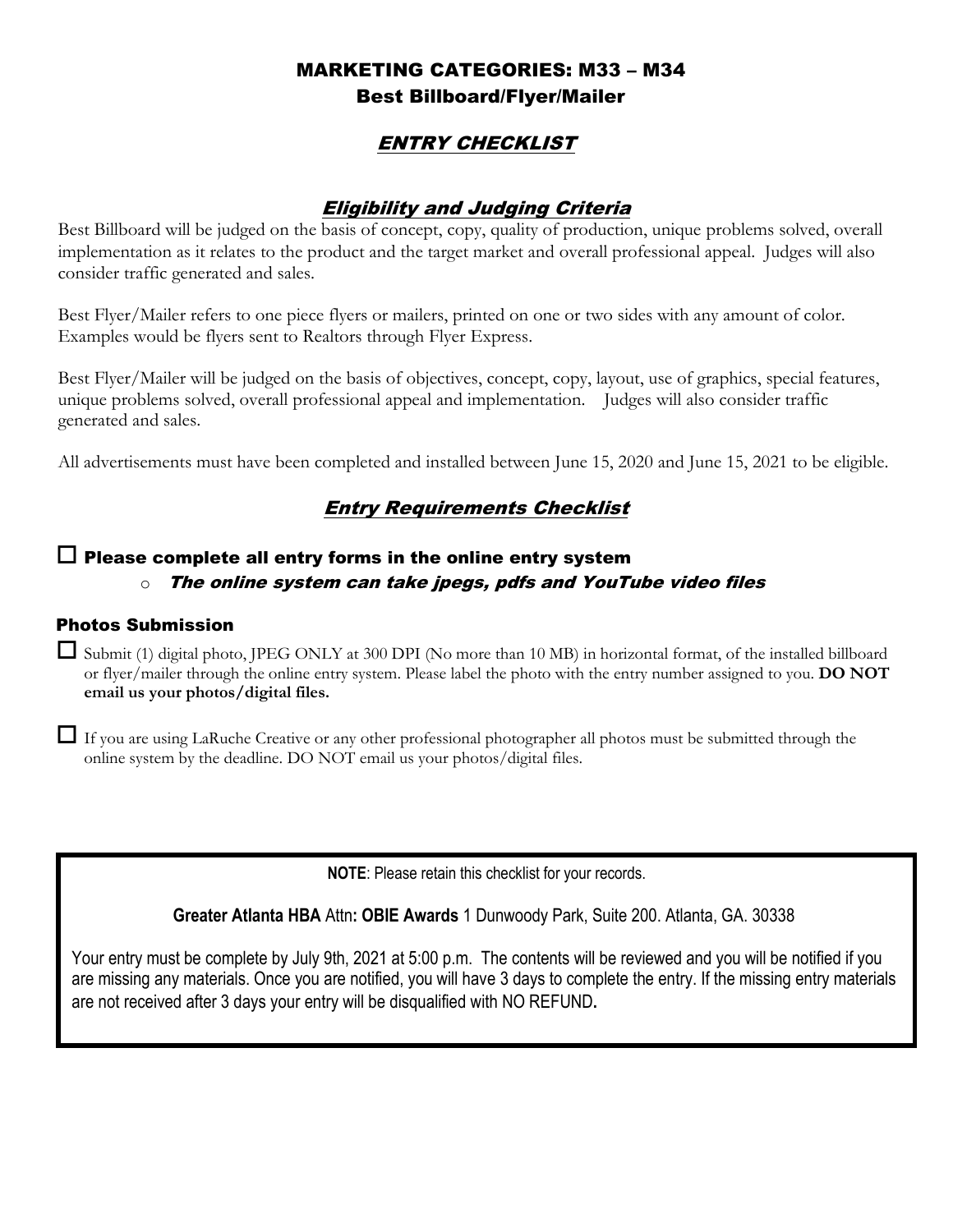### MARKETING CATEGORIES: M36 – M37

## ENTRY CHECKLIST BEST SIGNAGE

### Eligibility and Judging Criteria

Best On- and Off-Site Signage will be judged on the basis of concept, creativity, design, use of color and graphics, consistency of presentation, visual impact and readability and overall professional appeal. Judges will also consider traffic generated and sales.

All signage must have been completed between June 15, 2020 and June 15, 2021 to be eligible.

### Entry Requirements Checklist

### $\Box$  Please complete all entry forms in the online entry system  $\circ$  The online system can take jpegs, pdfs and YouTube video files

#### Photos Submission

- $\Box$  Submit (1) digital photo, JPEG ONLY at 300 DPI (No more than 10 MB) in horizontal format, of the best shot of the signage through the online entry system. Please label the photo with the entry number assigned to you. **DO NOT email us your photos/digital files.**
- If you are using LaRuche Creative or any other professional photographer all photos must be submitted through the online system by the deadline. DO NOT email us your photos/digital files.

 **On-site signage**: PowerPoint showing different uses of signage—please convert to a PDF\* **Maximum 10 photos, minimum 5 (no more than 10 slides)**

| $\Box$ The actual product being advertised | $\Box$ Directional sign |
|--------------------------------------------|-------------------------|
| $\Box$ Entrance sign                       | $\Box$ Street sign      |
| $\Box$ General information signage         | $\Box$ Amenity sign     |

- **Off-site Signage:** PowerPoint showing different uses of signage\* **Maximum 3 photos (no more than 5 slides)**
	- $\Box$  The actual product

 $\Box$  Model/sales center sign

- $\Box$  Most significant off-site signage
- $\Box$  Directional signage

 $\Box$  Submit the above via the online system. Please make all files are labeled with the entry number assigned to you.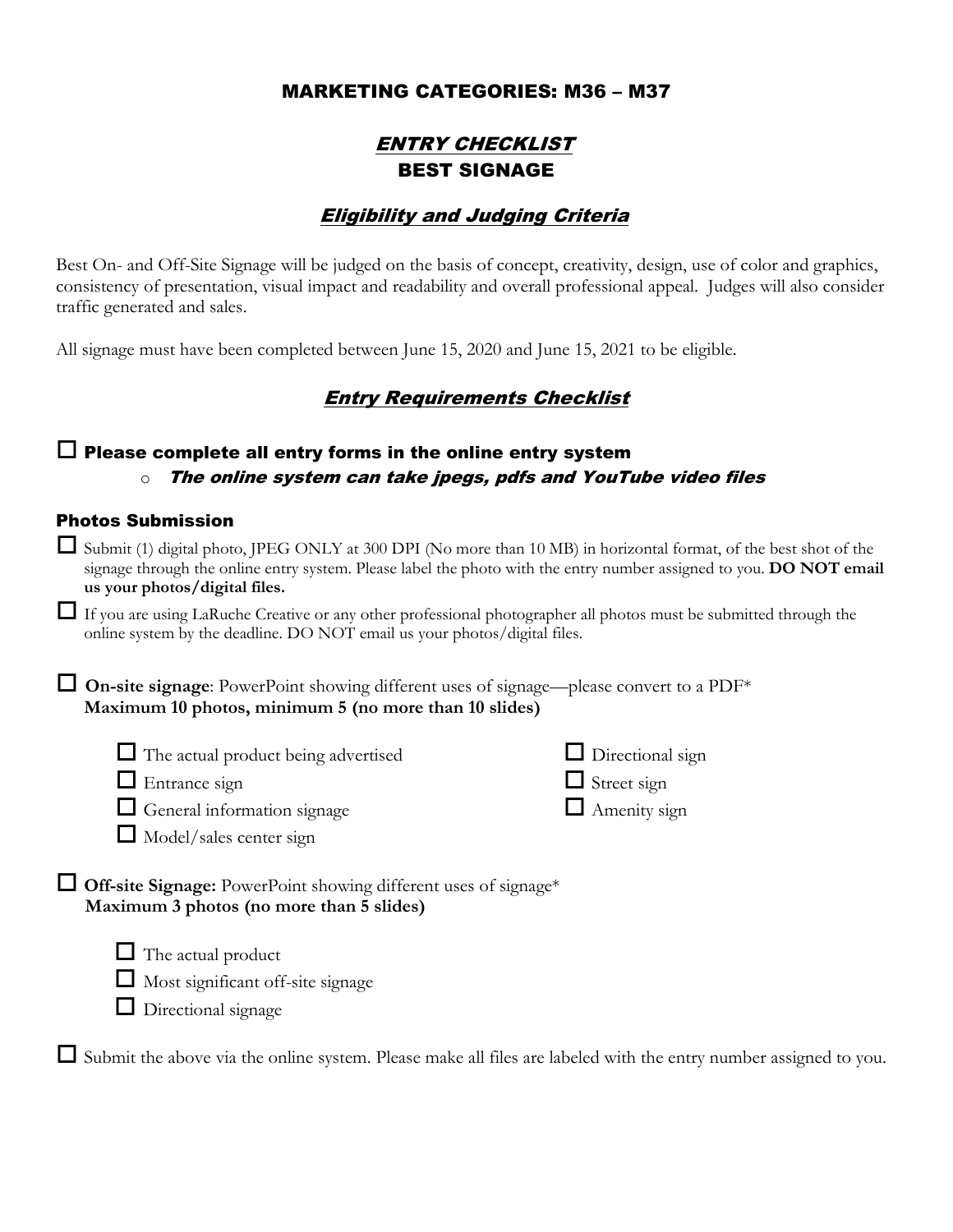### MARKETING CATEGORIES: M38

## ENTRY CHECKLIST REALTOR PROMOTION

### Eligibility and Judging Criteria

Best Realtor Promotions will be judged on the basis of originality, concept, layout, copy, special features and implementation. The results of the promotion, including non-paid media coverage, will be taken into consideration by the judges. Judges will also consider traffic generated and sales.

Entries may include a special event, show home promotion or audio visual show. **BUILDERS** are defined as: one who builds homes on individual lots, is part of a Builder program in a community, or is the exclusive Builder in a community **and markets** themselves as a Builder. **DEVELOPERS** are defined as one who develops land and sells lots to Builders (even if they themselves also build) **and markets** the community for the benefit of the group of Builders involved. *\*Enter into the category that fits the company name that would go on the OBIE award if won for this category\**

Realtor Promotions must have been completed between June 15, 2020 and June 15, 2021 to be eligible.

## **Entry Requirements Checklist**

#### $\Box$  Please complete all entry forms in the online entry system  $\circ$  The online system can take ipegs, pdfs and YouTube video files

#### Photos Submission

- $\Box$  Submit (1) digital photo, JPEG ONLY at 300 DPI (No more than 10 MB) in horizontal format, of the most significant features of the promotion through the online entry system. Please label the photo with the entry number assigned to you. **DO NOT email us your photos/digital files.**
- If you are using LaRuche Creative or any other professional photographer all photos must be submitted through the online system by the deadline. DO NOT email us your photos/digital files.

#### Additional Requirements

 PowerPoint of all significant pieces of documentation such as photos, invitations, announcements, press clippings, direct mail pieces, premiums, etc. **No more than 15 slides. Please convert to PDF**\*

 $\Box$  If audio/video is part of promotion, one (1) copy of link to YouTube video.

 $\Box$  Submit the above via online system. Please make all files are labeled with the entry number assigned to you.

#### **NOTE**: Please retain this checklist for your records.

**Greater Atlanta HBA** Attn**: OBIE Awards** 1 Dunwoody Park, Suite 200. Atlanta, GA. 30338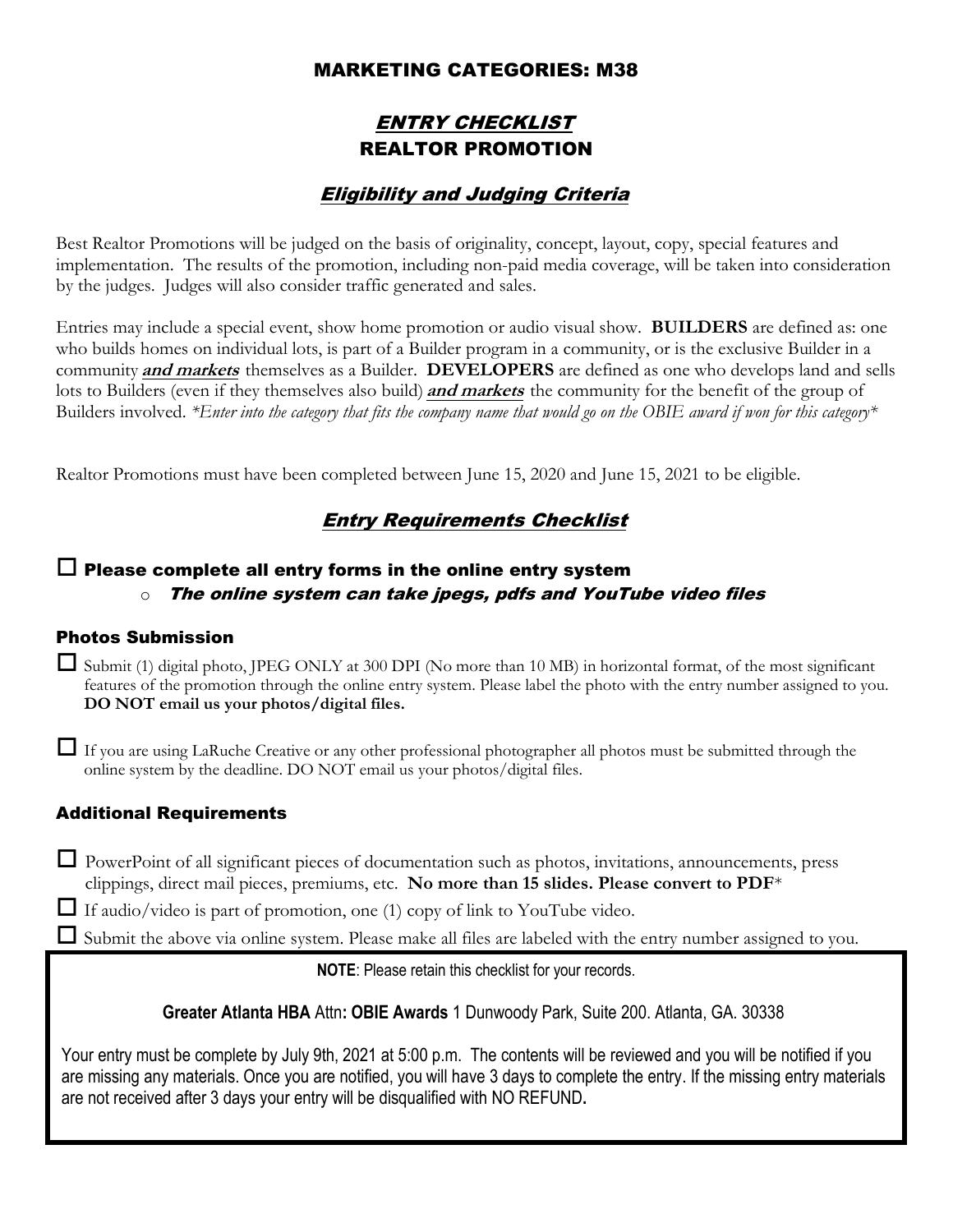### MARKETING CATEGORIES: M39 – M44

## ENTRY CHECKLIST ADVERTISING CAMPAIGNS

### Eligibility and Judging Criteria

Best Advertising Campaigns will be judged on the basis of objectives, concept, copy, layout, implementation, continuity, special features, coordinated use of media and overall professional appeal. Judges will also consider traffic generated and sales.

**BUILDERS** are defined as one who builds homes on individual lots, is part of a Builder program in a community, or is the exclusive Builder in a community **and markets** themselves as a Builder. **DEVELOPERS** are defined as one who develops land and sells lots to Builders (even if they themselves also build) **and markets** the community for the benefit of the group of Builders involved. **ASSOCIATES** are defined as companies that are in the home building industry, but market their services to builder/developers. *\*Enter into the category that fits the company name that would go on the OBIE award if won for this category\** 

Advertising Campaigns must have been implemented between June 15, 2020 and June 15, 2021 to be eligible.

## **Entry Requirements Checklist**

# $\square$  Please complete all entry forms in the online entry system

#### $\circ$  The online system can take ipegs, pdfs and YouTube video files

#### Photos Submission

- $\Box$  Submit (1) digital photo, JPEG ONLY at 300 DPI (No more than 10 MB) in horizontal format, of the most significant features of the campaign through the online entry system. Please label the photo with the entry number assigned to you. **DO NOT email us your photos/digital files.**
- If you are using LaRuche Creative or any other professional photographer all photos must be submitted through the online system by the deadline. DO NOT email us your photos/digital files.

#### Additional Requirements

 PowerPoint showing all significant pieces of advertising campaign. **No more than 20 slides. Please convert to PDF**\*

 $\Box$  If audio/video is part of promotion, one (1) copy of link to YouTube video file.

 $\Box$  Submit the above via online system. Please be sure all files are labeled with the entry number assigned to you.

**NOTE**: Please retain this checklist for your records.

**Greater Atlanta HBA** Attn**: OBIE Awards** 1 Dunwoody Park, Suite 200. Atlanta, GA. 30338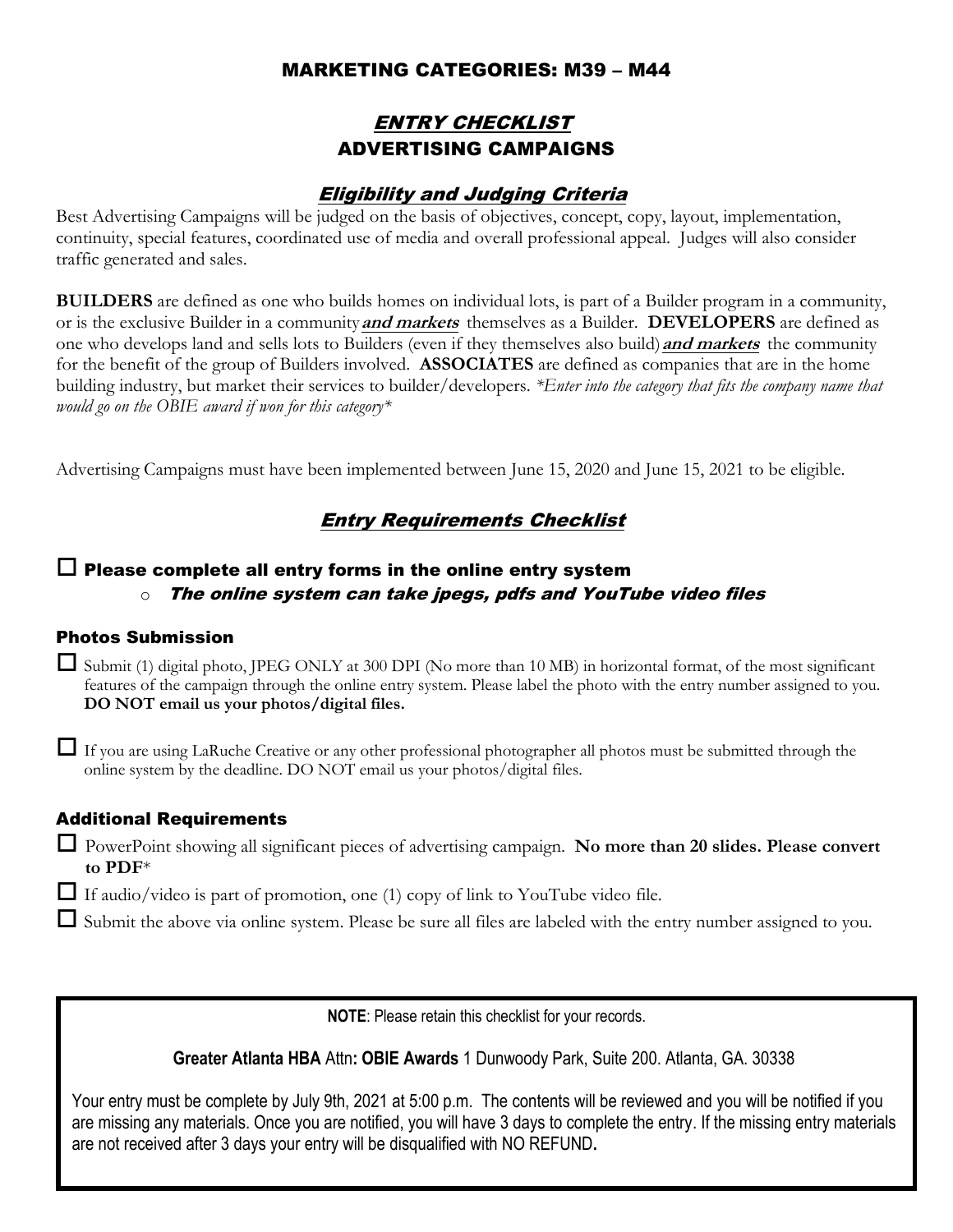### MARKETING CATEGORIES: M45 – M47

## ENTRY CHECKLIST BEST WEBSITES

### Eligibility and Judging Criteria

Best websites will be judged on the basis of originality, concept, navigability of site, leads generated, information content, overall professional appeal and special features.

Website must have been implemented between June 15, 2020 and June 15, 2021 to be eligible.

## Entry Requirements Checklist

### $\Box$  Please complete all entry forms in the online entry system  $\circ$  The online system can take jpegs, pdfs and YouTube video files

#### Photos Submission

 $\Box$  Submit (1) digital photo, JPEG ONLY at 300 DPI (No more than 10 MB) in horizontal format, of the most significant features of the website's homepage through the online entry system. Please label the photo with the entry number assigned to you. **DO NOT email us your photos/digital files.**

 $\Box$  If you are using LaRuche Creative or any other professional photographer all photos must be submitted through the online system by the deadline. DO NOT email us your photos/digital files.

#### Additional Requirements

 $\Box$  Submit a Google analytics report or alternative website tracking tool results for a 12 month time span through the online system. Please make sure all files are labeled with the entry number assigned to you.

**NOTE**: Please retain this checklist for your records.

**Greater Atlanta HBA** Attn**: OBIE Awards** 1 Dunwoody Park, Suite 200. Atlanta, GA. 30338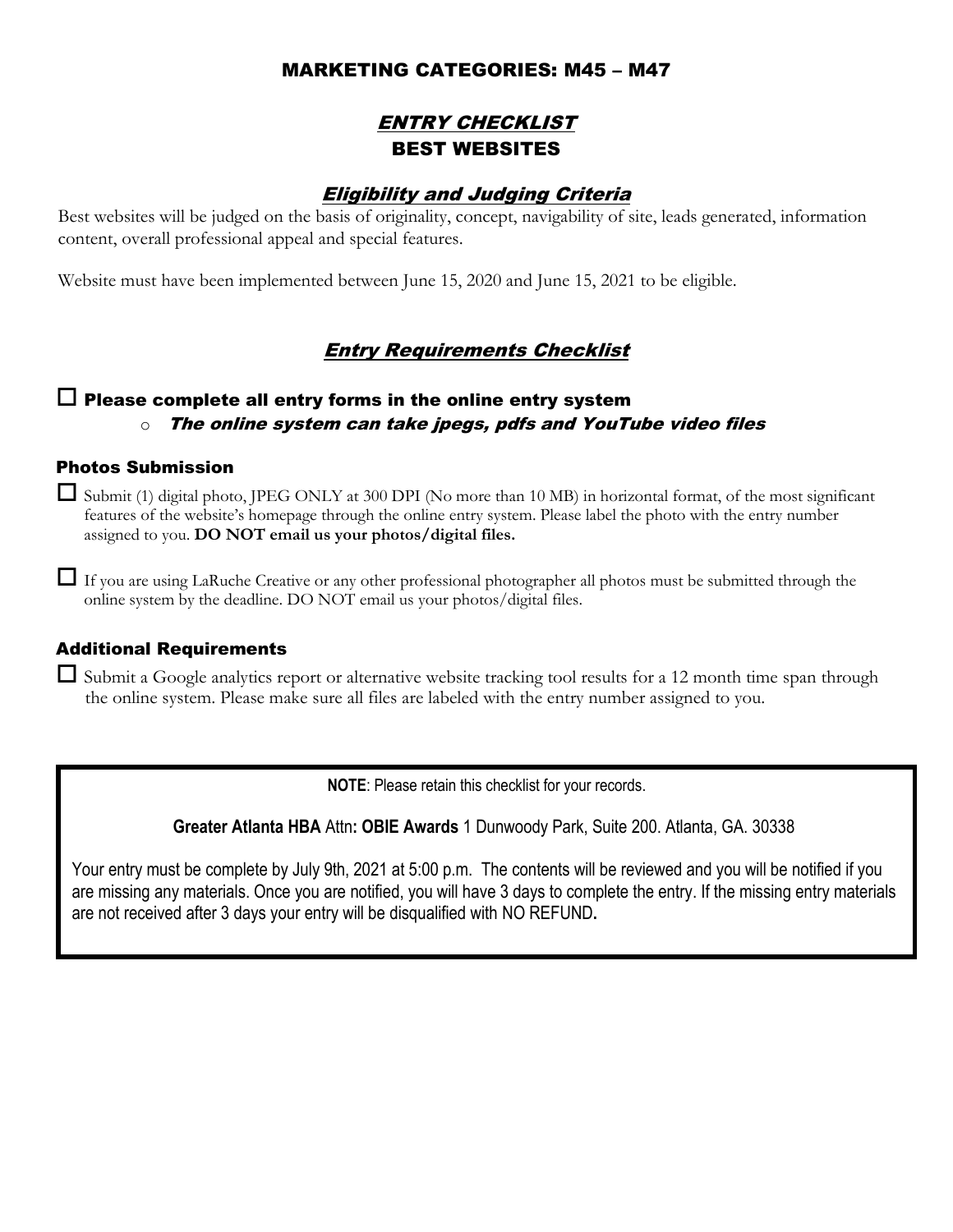### MARKETING CATEGORIES: M48– M55

## ENTRY CHECKLIST BEST E-MARKETING

## Eligibility and Judging Criteria

Best E-Marketing Categories will be judged on the basis of design, content, copy writing, innovation, special features, overall professional appeal, execution and impact on campaign.

**ONLINE ADS** consist of banners, pop-ups, interstitial, e-blasts, etc., created in rich media or static formats.

**EMAIL MESSAGES** consist of advertisements delivered via email.

**INTERACTIVE TOOLS** can include one of the following: customizable survey tool, apps, interactive displays, etc.

**SOCIAL MEDIA CAMPAIGNS** will incorporate all strategies used and aspects of a social media campaign including blogs, photo sharing, online video sharing, social networking groups, etc.

**SOCIAL MEDIA APPLICATIONS** will incorporate all strategies used in 1 social media application – Facebook, Twitter, Blog, Pinterest or any 1 site

E-Marketing must have been implemented between June 15, 2020 and June 15, 2021 to be eligible.

## Entry Requirements Checklist

### $\Box$  Please complete all entry forms in the online entry system  $\circ$  The online system can take jpegs, pdfs and YouTube video links

#### Photos Submission

 $\Box$  Submit (1) digital photo, JPEG ONLY at 300 DPI (No more than 10 MB) in horizontal format, of the most significant features of the ad /social media campaign/or interactive campaign through the online entry system. Please label the photo with the entry number assigned to you. **DO NOT email us your photos/digital files.**

#### Additional Requirements

 **Interactive application:** submit the application or identify where the application may be found online (NOTE: The application will only be judged online. If the application is not live, please submit an electronic version of the application).\*

 **Social Media Campaign or Application:** submit summary information from a web tracking report or facebook insights report that shows success of social media campaign (3 pages maximum) and a list of the strategies used with a link to find each. (NOTE: The application will only be judged online. If the application is not live, please submit an electronic version of the application).\*

 $\Box$  Submit a Google analytics report or alternative website tracking tool or interactive application results for a 12 month time span through the online system. Please make sure all files are labeled with the entry number assigned to you.